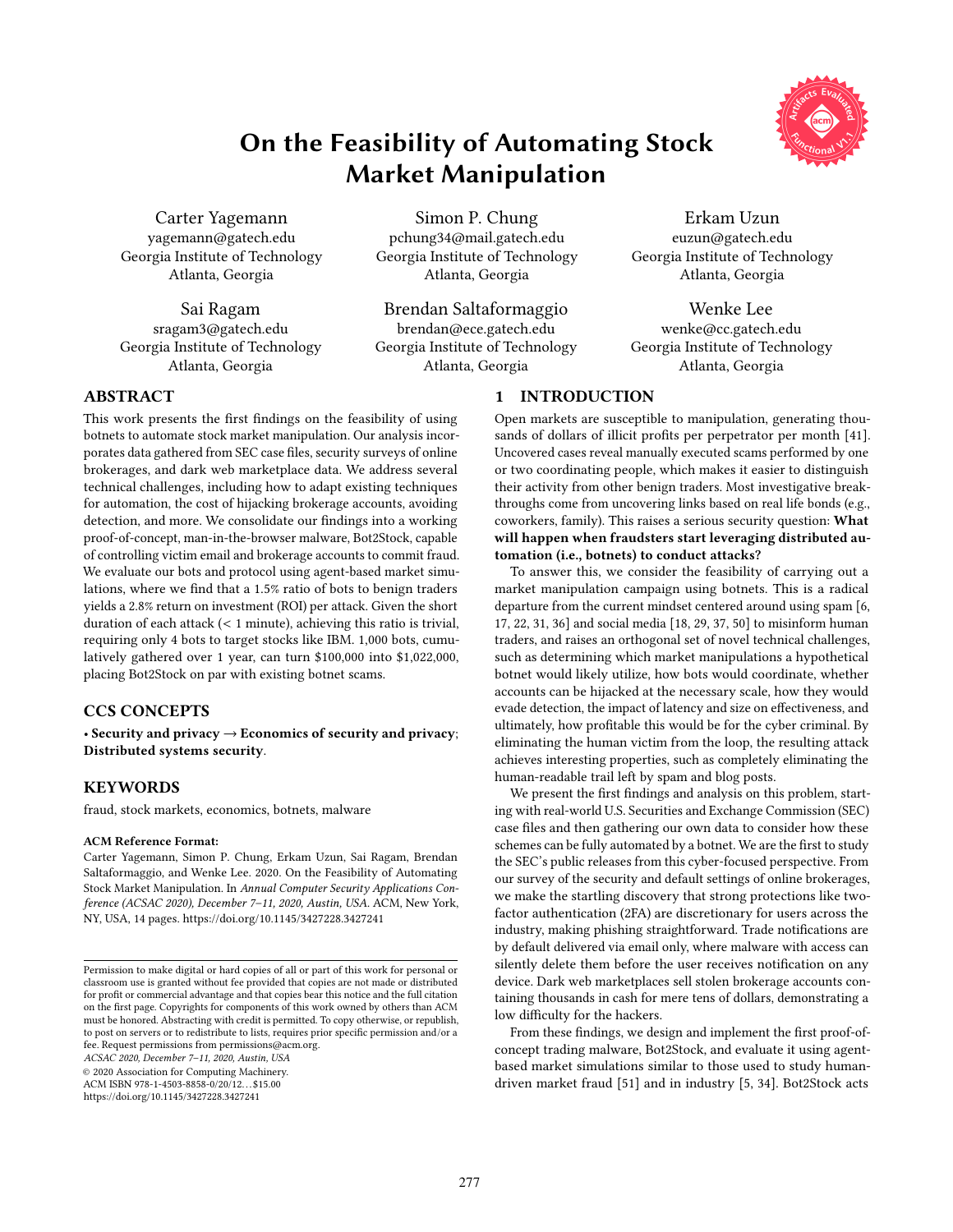as a man-in-the-browser, hijacking session cookies to gain access to brokerage and email accounts. Once inside, market manipulations are completed in minutes, achieving the adversary's objective before the victim can react.

From our simulations, we discover a novel and surprisingly efficient manipulation, based on layering, that does not require bots to keep each other informed about their current holdings. This dramatically simplifies the command and control (C2) protocol, reducing it to pointing the bots at a stock symbol and sending a global "go" signal, followed eventually by a "stop." In short, contrary to initial expectations, manipulating stocks is not a delicate tightrope act if the protocol is cleverly designed.

What we find most fascinating about Bot2Stock is unlike other malware-driven scams, our modeled criminal profits indirectly by provoking market movements predictable to the botmaster, but unexpected and hardly noticeable by everyone else. Distributing the orders across many accounts with no obvious correlation, in an environment where 85% of trade volume is already generated by benign bots [\[19\]](#page-10-4), obscures the criminal's activities, hiding the paper trail that would otherwise be obvious — and subsequently "frozen" by regulators — in a "smash and grab" approach.

The results of our simulator evaluation shows that Bot2Stock is robust and profitable for the botmaster across varying botnet sizes and network latency. A 1.5% ratio of bots to background traders yields an average ROI of 2.8% for the botmaster over 2.5 seconds. Given the attack's short duration, satisfying this ratio is trivial, requiring only 4 bots per attack to target stocks like IBM. A modest network of 1,000 bots, cumulatively gathered over a 1-year campaign, can achieve a non-compounding annual return on investment (ROI) of 1,022% if 1 attack is performed per day over 252 trading days without reusing a bot. In other words, a botmaster can turn \$100,000 into \$1,022,000 in a year, which is consistent with the uncovered human-driven campaigns described in SEC reports and comparable to other botnet-based scams (e.g., click fraud). Our dark web scraper observed 1,005 stolen Charles Schwab accounts sold in 3 months on 1 marketplace, demonstrating the feasibility of gathering 1,000 bots over a yearlong campaign.

To promote future work, we have made our PoC malware and simulations publicly available.<sup>[1](#page-1-0)</sup> This work has been disclosed to the SEC and Financial Services Information Sharing and Analysis Center (FS-ISAC).

# <span id="page-1-3"></span>2 RELATED WORK

Attacks & Measurements. Research on stock market manipulation can be divided into two camps. The first studies how rumors in spam [\[6,](#page-10-0) [17,](#page-10-1) [22,](#page-11-1) [31,](#page-11-2) [36\]](#page-11-3) and social media [\[18,](#page-10-2) [29,](#page-11-4) [37,](#page-11-5) [50\]](#page-11-6) lead to unusual market returns and volatility. Our work distinguishes itself from these by focusing entirely on trade-based manipulation, as opposed to social engineering.

The other group investigates trade-based manipulation without spreading rumors or spam [\[1,](#page-10-5) [2,](#page-10-6) [25,](#page-11-9) [35\]](#page-11-10). Khwaja et al. [\[24\]](#page-11-11) investigated situations where brokers colluded and discovered that intermediaries can earn annual rates of return that are 50 to 90 percentage points higher than regular traders. This group of work most closely relates to ours, but does not consider the potential

to distribute and automate manipulations to obfuscate the criminal's participation. There is recent work by Xu et al. [\[53\]](#page-11-12) analyzing pump-and-dump in the context of crypto-currency trading, but these scams are also conducted manually by humans coordinating over services like Telegram and Discord and without layering. While there is a past work on simulating spoofing (layering), also using agent-based simulation [\[51\]](#page-11-7), it was based on Nash equilibrium, unlike ours, and we are the first to incorporate a model for computation delay and network latency in order to simulate a C2 protocol. Prior work did not consider colluding parties (bots).

Defenses. Automatically detecting manipulation has also been explored using complex time series [\[20\]](#page-10-7), hidden Markov chains [\[7,](#page-10-8) [10,](#page-10-9) [47\]](#page-11-13), and other techniques [\[11,](#page-10-10) [20,](#page-10-7) [27,](#page-11-14) [47\]](#page-11-13). Unfortunately, accuracy remains unsatisfactory. The most accurate system we are aware of, proposed by Cao et al. [\[11\]](#page-10-10) to detect wash trading, only achieves 45% precision and 55% recall on a dataset from the NAS-DAQ and London Stock Exchange.

# 3 BACKGROUND & OVERVIEW

#### <span id="page-1-2"></span>3.1 Market Mechanics

Basic trading consists of creating asks (offers to sell a quantity of shares in a stock at a particular price) and bids (offers to buy). $^2$  $^2$ A limit order will only match offers at a certain price (or better) whereas market orders immediately match the best available offers. These orders can be set to expire automatically after a certain time (e.g., when the market closes at the end of the day) or remain active until they are filled or explicitly canceled by the trader. Active orders are considered open whereas completed or canceled ones are closed. A trader's positions in a stock is the aggregate of all the shares they currently own [\[45\]](#page-11-15).

Canceling is important to this work because it allows traders to create orders purely with the intent of canceling them later. These are referred to as non-bona fide orders and they form the cornerstone for some of the fraud we consider in Subsection [3.2.](#page-2-0) Making non-bona fide orders is illegal in the U.S., but since canceling is not inherently illegal, the distinction from bona fide orders is a matter of determining the trader's intent. As evident by the activities of day traders (professionals that watch the markets and make multiple trades daily) and high-frequency trading, even canceling high volumes of orders is not inherently illegal, which creates an opportunity for abuse.

Another important mechanism is margin trading, which consists of margin buying and short selling (shorting). These are analogous to loans a trader can use to borrow stock shares or cash. In short, if a trader believes a stock's price will decline, but does not currently own any shares to sell, he can borrow shares from a lender with the promise of returning them (with interest) later. This lets him sell, and then if the price does decline, he can buy back the shares he owes at the lower price, yielding a net profit. Margin buying is the same concept, except with cash. The trader borrows money from a lender, enabling him to buy more shares to reap greater gains.

<span id="page-1-0"></span><sup>1</sup><https://github.com/carter-yagemann/Bot2Stock>

<span id="page-1-1"></span> $2$ Readers may already be familiar with *bidding* for items on eBay or seeing an *asking* price on Craigslist.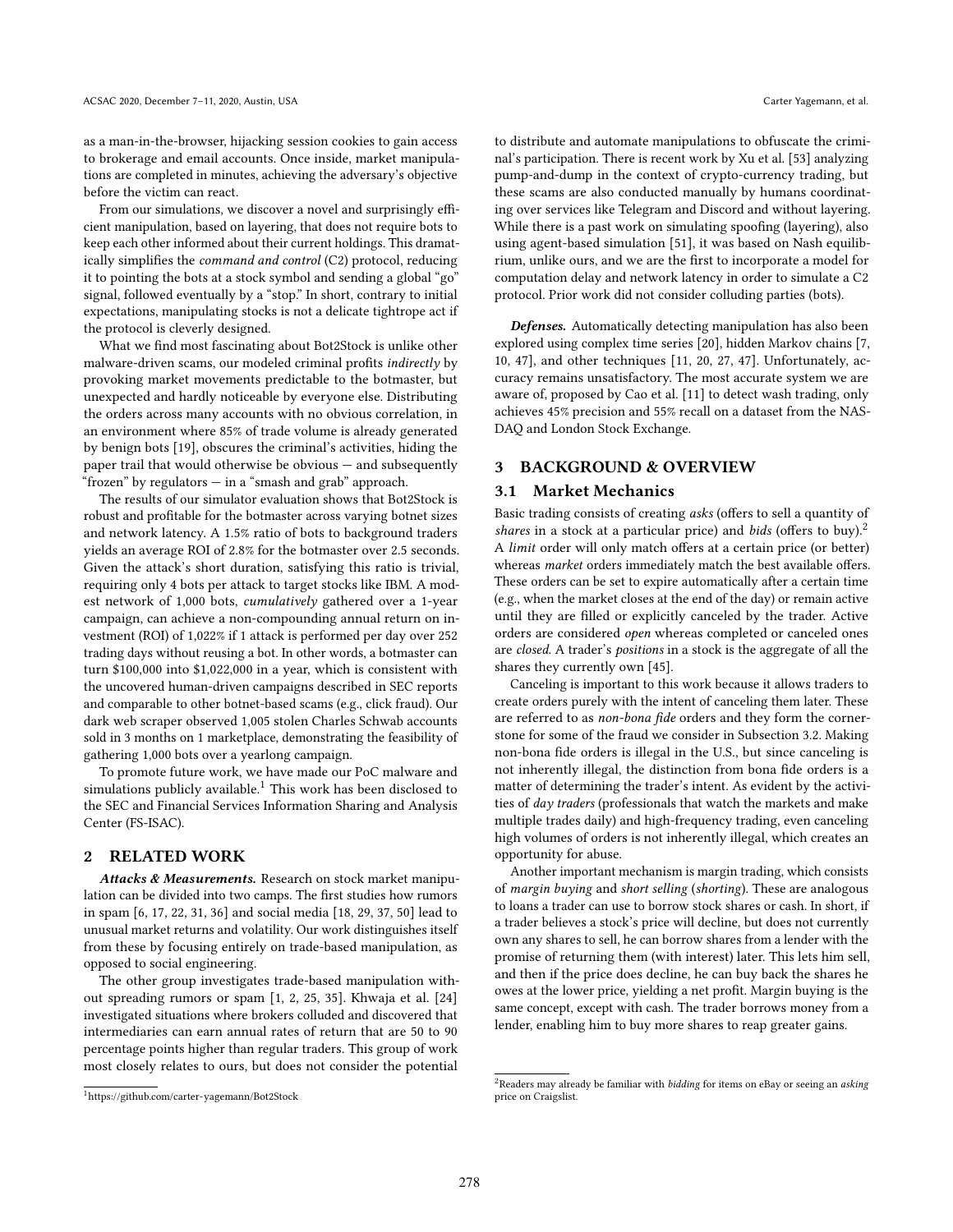<span id="page-2-1"></span>On the Feasibility of Automating Stock Market Manipulation **ACSAC 2020, December 7–11, 2020, Austin, USA** COSAC 2020, December 7–11, 2020, Austin, USA

|  |  |  | Table 1: Cases of Market Manipulation Selected for Further Analysis |  |  |  |
|--|--|--|---------------------------------------------------------------------|--|--|--|
|--|--|--|---------------------------------------------------------------------|--|--|--|

| Case Title                                                    | Fraud    | <b>Start Date</b> | Duration   | <b>Instances</b> | Revenue      | Annual Rev.  |
|---------------------------------------------------------------|----------|-------------------|------------|------------------|--------------|--------------|
| SEC v.s. Joseph P. Willner                                    | PnD      | Sep 2014          | 2 Ys       | 110              | \$700,000    | \$350,000    |
| SEC v.s. Unknown traders and JSC PAREX Bank                   | PnD      | Dec 2005          | 1 Y        | 16               | \$732.941    | \$732,941    |
| SEC v.s. Taub et al.                                          | Layering | Jan 2014          | 1 Y. 11 Ms | 23,000           | \$26,000,000 | \$13,565,217 |
| SEC v.s. Milrud                                               | Layering | Jan 2013          | 2 Ys       | $\geq$ 1         | \$24,000,000 | \$12,000,000 |
| SEC v.s. Briargate Trading, LLC                               | Layering | Oct 2011          | 1 Y        | 242              | \$525,000    | \$525,000    |
| SEC v.s. Visionary Trading LLC et al.                         | Layering | May 2008          | 2 Ys, 6 Ms | $\geq$ 1         | \$984,398    | \$393,759    |
| SEC v.s. Hold Brothers On-Line Investment Services LLC et al. | Layering | Jan 2009          | 1 Y. 9 Ms  | 325,000          | \$1,800,000  | \$1,028,571  |

# <span id="page-2-0"></span>3.2 Case Studies

From our initial study of the SEC case files dating from 2005 to 2018, Table [1](#page-2-1) lists several exemplar instances of pump-and-dump (PnD) and layering frauds, including when they occurred and how long the campaigns ran before being caught. We summarize these cases here to establish a preliminary understanding of the current state of market fraud. The attacks are generalized and automated in Section [4.](#page-3-0)

Pump-and-Dump. Willner (Row 1, Table [1\)](#page-2-1) prepared his scam by placing asks to short shares of the target stock at prices significantly higher than the current market value. He then used a hijacked victim account to place a matching bid at the same high price, causing his ask to execute. The victim now owns the overpriced shares. Willner then forced the hijacked account to sell the shares back to him at below market value, resulting in a significant profit for Willner and loss for the victim.

In the Unknown Traders case (Row 2, Table [1\)](#page-2-1), the criminals prepared by purchasing shares in the target stock using their own accounts. Meanwhile, they liquidated existing stock shares in hijacked victim accounts into cash. They then used the resulting cash to purchase large volumes of shares in the target stock, causing a surge in the market and pumping up the price. The culprits could then sell their shares at the peak of the price surge, yielding a profit.

Layering. All the listed cases (rows 3 through 7) start with opening multiple asks to sell the target stock at progressively lower prices. A few of these orders are allowed to fill, deflating the price and applying downward pressure (i.e., expectation among background traders that the price will continue to decline). Some background traders sell their shares to avoid the anticipated decline, further deflating the price. The criminals respond by executing bona fide buys at the deflated price and then cancel all their remaining sell orders. With the pressure suddenly gone, the price reverts back to its original value, allowing the criminals to cash out for a profit.

The scam is then repeated in the opposite direction, starting with a series of non-bona fide buy orders at increasing prices to artificially inflate the price, followed by bona fide sells and cancels. In summary, by creating the illusion of pressure, these criminals deceive background traders into moving the stock price in their favor.

# 3.3 Technical Challenges

Going from manual market manipulation to automated botnet campaigns is not a one-to-one translation. There are several technical

challenges an adversary has to overcome to successfully adapt the current techniques. The ones addressed in this work are:

- (1) Which types of manipulation are suitable for botnet automation? (Section [4\)](#page-3-0)
- (2) How can a botnet bootstrap these attacks (e.g., acquire the necessary shares to begin the manipulation), and evade detection by brokerages? (Subsections [4.1,](#page-3-1) [4.2\)](#page-3-2)
- (3) How much trading leverage, vital for conducting fraud, does a hijacked account offer verses the difficulty of compromising it? (Subsection [4.3\)](#page-4-0)
- (4) How would a botnet optimize profitability (e.g., avoiding accumulating commission fees)? (Subsections [4.4–](#page-4-1)[4.6\)](#page-5-0)
- (5) How will the botmaster compromise enough accounts, without depleting them of cash, to conduct the campaign while remaining undetected? (Subsection [5.1\)](#page-5-1)
- (6) How will the botmaster holistically combine these adapted techniques into a functional malware, including the hiding of notifications and transaction histories? (Subsection [5.2\)](#page-6-0)
- (7) How efficient can the botmaster make the C2 infrastructure while maintaining robustness and effectiveness? What ROI can he expect and how many bots does he need? (Section [6\)](#page-7-0)
- How profitable is botnet-based stock market manipulation compared to other scams? (Subsection [7.2\)](#page-9-0)
- (9) What are the possible paths towards defending against a market manipulating botnet? (Subsection [7.3\)](#page-9-1)

We identify these challenges as being unique to automating market manipulation and find that their solutions have a significant effect on the design of Bot2Stock's malware and C2 protocol. General challenges to operating botnets, like acquiring C2 infrastructure and infecting victim machines with malware, are already studied in prior and ongoing research [\[4,](#page-10-11) [39\]](#page-11-16).

# 3.4 Threat Model

In this work, we assume a botmaster has assembled a botnet by infecting devices with malware and has discovered that some portion of these devices are regularly used to access brokerage accounts presenting an opportunity to commit market fraud. We focus on U.S. exchanges and brokerages, but believe our findings are applicable to other countries as well. Users conduct trading either via their browser, using a brokerage website, or with a native program (i.e., trading platform). Accounts are protected using current industry practices, meaning 2FA is available, but not required, and notifications are delivered via email. We confirm this to be the case for the top U.S. online brokerages in Subsection [5.1.](#page-5-1)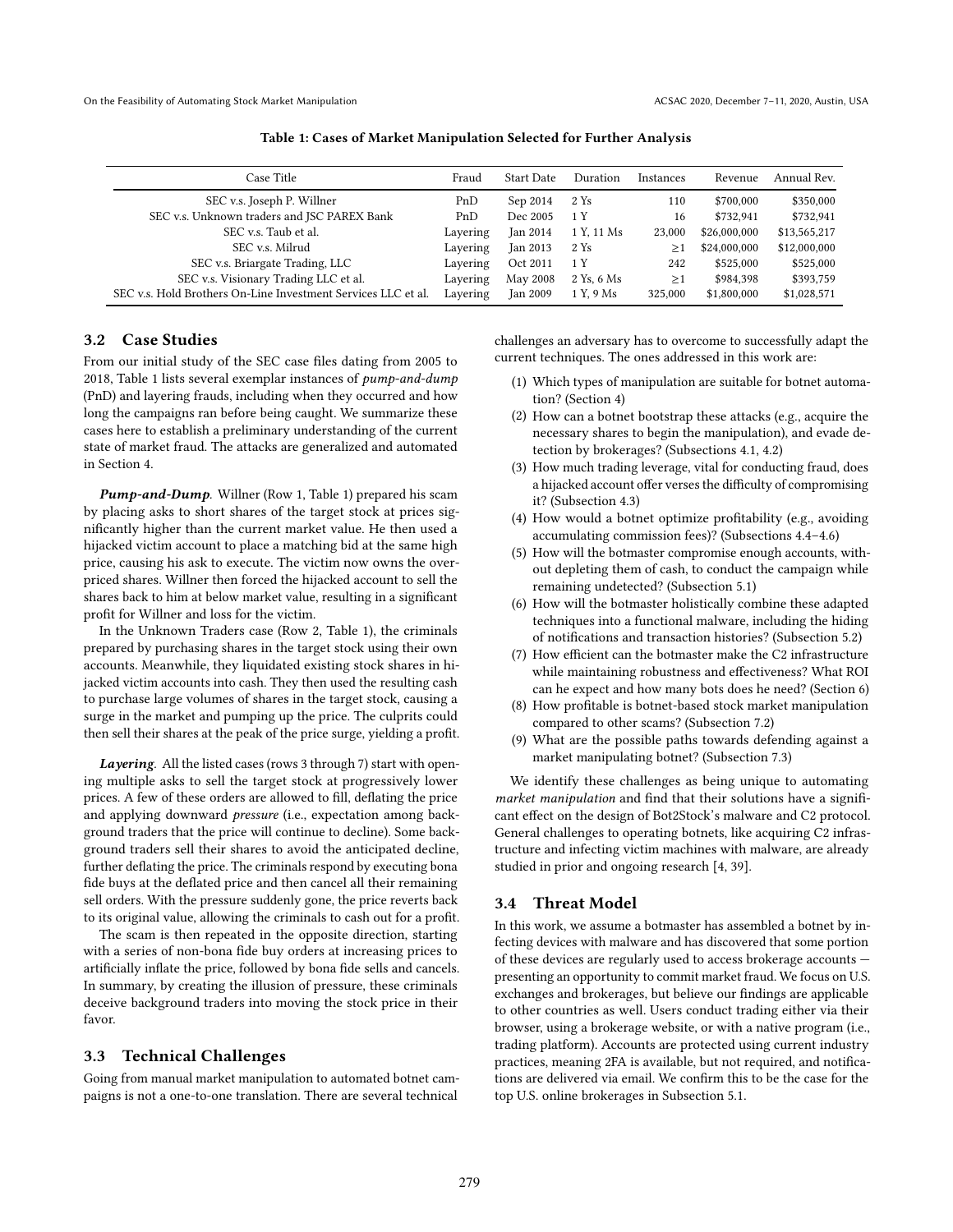We assume each compromised account has at least \$5,000 in cash (measured in Subsection [4.3\)](#page-4-0) and does not have a line of credit with the brokerage, meaning shorting and margin buying is unavailable (Subsection [3.1\)](#page-1-2). The brokerages are expected to be running anomaly detection systems designed to monitor individual accounts for irregular or questionable trading patterns. For example, one complaint filed by the SEC describes Q6, a proprietary program capable of detecting indicators of layering [\[43\]](#page-11-17). Exchanges are also assumed to be using anomaly detection software, however due to how orders are routed from trader to brokerage to broker to exchange, the relationship between orders and traders is opaque — as evident by ongoing efforts to design and implement a consolidated audit trail for U.S. markets [\[13,](#page-10-12) [15\]](#page-10-13). In short, for the botnet to be successful, it must shape and distribute its trading patterns to evade several layers of anomaly detection while still maintaining profitability.

## <span id="page-3-0"></span>4 GENERALIZING MARKET FRAUD

The SEC publicly releases all the case files for formally investigated complaints. As a starting point for our study, we manually examine all the summaries for cases filed between 2015 and 2018 (about 700 cases in total). We decide to focus on two types of cases, PnD and layering, because these offenses are purely based on trading behavior, making them feasible to automate. We do not consider crimes like insider trading and Ponzi schemes, which have a significant social engineering component that a botnet alone cannot conduct.

With our categories chosen, we further expand our dataset by searching the SEC site for documents containing relevant keywords and by consulting the "Recent Trade Surveillance Enforcement Actions" list maintained by Trillium [\[49\]](#page-11-18).

In order to identify the exemplar SEC cases for detailed analysis, we apply the following search criteria:

- (1) We only consider pure trading manipulation and eliminate cases with non-trading behavior. For example, even if a case involved PnD, if it also relied on sending spam to promote the stock, we exclude it.
- (2) We only consider cases where at least one detailed example of the alleged manipulation is provided. It must include sufficient information to derive the exact orders made and the criminal's net gain. In most cases, the culprit repeats the manipulation several times, so their total gain is significantly higher than the net gain of the lone recorded example.
- (3) We only consider cases where market manipulation directly benefits the culprit. In several instances, fraud was performed to keep the stock eligible for trading on the NASDAQ, which is a motive outside the scope of this work.

A summary of all the cases we pick for further analysis is con-tained in Table [1.](#page-2-1) The format " $x$  v.s.  $y$ " indicates that  $x$  is the plaintiff and  $y$  is the defendant in the case. Interestingly, among the SEC cases we consider, the majority were instances of PnD that involved non-trade behavior (mainly to promote the target). The two cases listed in Table [1](#page-2-1) utilized hijacked accounts to manually carry out illegitimate trades, suggesting that this direction is ripe for malicious automation.

# <span id="page-3-1"></span>4.1 Automating Layering

Layering can be utilized to raise or lower the price of a target stock. For simplicity, we will explain how it is used to lower the price. The perpetrator begins by placing asks at prices slightly worse than the current best offer to create pressure. As orders from other traders execute in response to the pressure, the perpetrator cancels and replaces his own, always staying slightly worse than the best offer. Once the price is sufficiently lowered, the perpetrator bids at the manipulated price, allowing him to obtain shares at an artificially low price. He then cancels all his remaining open orders, waits for the price to revert back to its original value, and then sells his shares for a profit. Readers can refer to the Appendix for more detailed examples with real-world data.

Automation. The main challenge we notice with automating layering is a bootstrapping hurdle where in order to make any sell orders (even non-bona fide ones), the seller must first own the shares to be sold. It is possible to use short selling to sidestep this issue, but as previously mentioned, we do not assume the hijacked accounts have the credit necessary for margin trading. Having the bots buy shares in advance is difficult because buying too quickly will impact the price negatively for the criminal and buying too slowly will prolong the attack duration, reducing profits and raising the risk of premature detection.

Instead, the easiest solution is to start with layering bids, whereas the real-world cases in Table [1](#page-2-1) all started with asks. The criminal's profit remains unchanged, but now he only needs to prepare his own account to sell as opposed to having to prepare all the bots.

Evasiveness. There are two patterns that are typically used by anomaly detectors to spot layering. The first is a trader opening orders on both sides of the order book (asks and bids), with one side being disproportionately larger than the other. In one case the SEC investigated, this kind of trading behavior tripped the anomaly detector used by Lek Securities Corporation — a proprietary system called Q6 [\[43\]](#page-11-17). Bot2Stock avoids creating this pattern by having each bot only place a single order, on one side of the market, to setup the layering. The other signal is placing orders on one side of a stock's order book at progressively increasing prices and then canceling them in bulk (e.g., Taub et al. [\[44\]](#page-11-19)). Bot2Stock also avoids creating this pattern because again, each bot only places a single order. Cumulatively, an imbalance is created in the book, but individually the bots are only placing one order per account at a time.

This highlights the advantage of performing market manipulation with a botnet. Namely, the large number of bot participants obscures the manipulative intent of the botmaster by making the orders appear as the independent acts of unrelated parties.

#### <span id="page-3-2"></span>4.2 Automating Pump-and-Dump

A PnD perpetrator starts by buying or selling shares in a stock to drive the price in the corresponding direction. Other traders see this momentum and start placing orders based on the wrong assumption that there is a legitimate reason behind the price movement. The perpetrator then stops pumping and reverses the direction of his orders to profit from the momentum. For example, if he was buying to pump up the price, he would follow up with asks at an even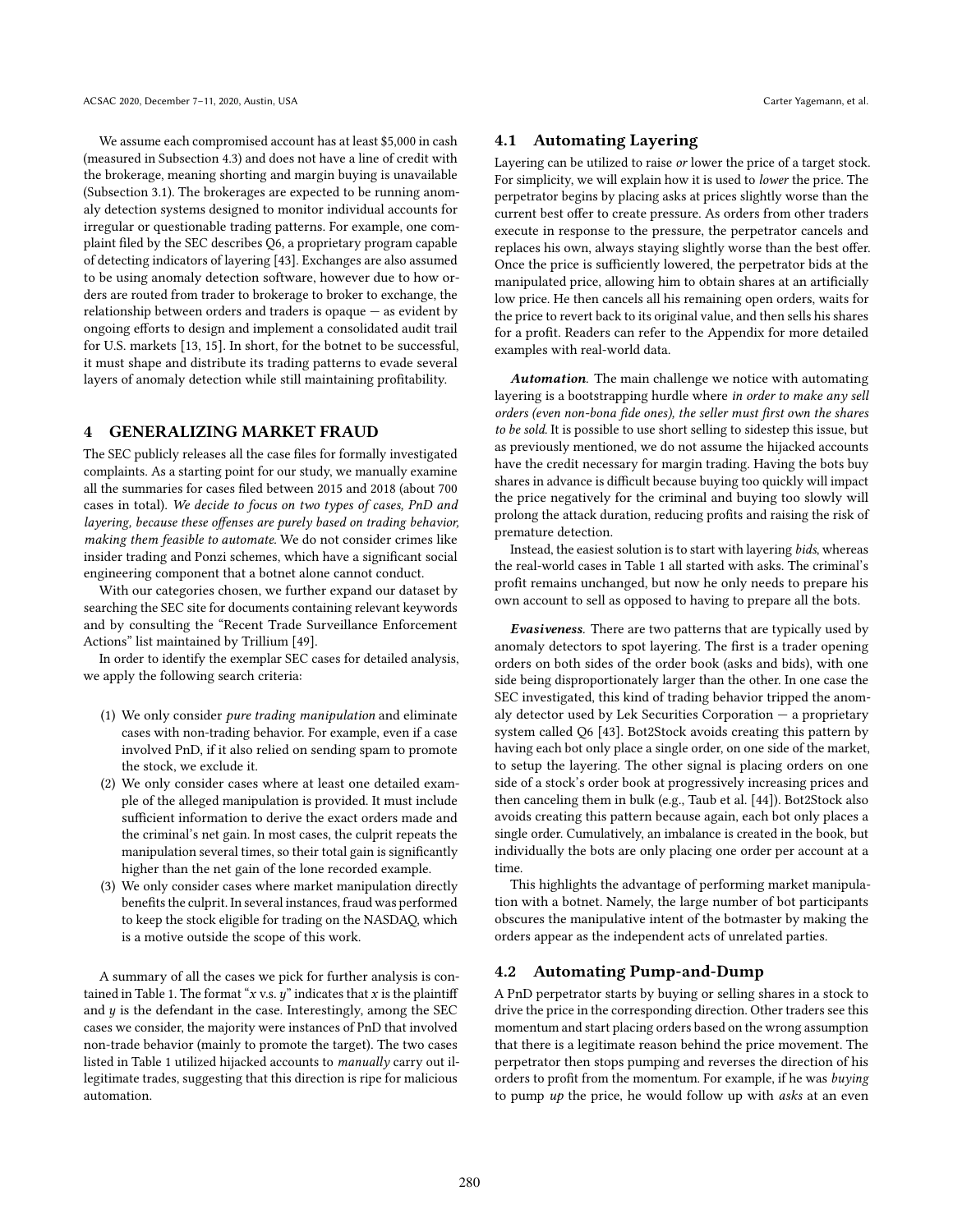On the Feasibility of Automating Stock Market Manipulation **ACSAC 2020, December 7–11, 2020, Austin, USA** COSAC 2020, December 7–11, 2020, Austin, USA

<span id="page-4-2"></span>Table 2: Stolen Charles Schwab Accounts (9/16/16–12/12/16)

| <b>Selling Price</b> | Min Account Cash | Max Account Cash |
|----------------------|------------------|------------------|
| \$50                 | \$5,000          | \$20,000         |
| \$75                 | \$20,000         | \$100,000        |
| \$100                | $\geq$ \$100,000 |                  |
| Accounts Sold        | (1,005)          |                  |

higher price, yielding a profit when the momentum perpetuated by the fooled traders reaches that price.

More aggressive perpetrators can also double their profit using margin orders. Continuing the current example, when the perpetrator places his asks to dump the shares he acquired while pumping, he can also short the stock. In other words, the perpetrator borrows shares, sells them at the pumped up price and then after the price crashes back to its starting value, the perpetrator can buy at the original value to pay back the owed shares.

The primary shortcomings with PnD, from the criminal's perspective, is that acquiring enough shares or cash to bootstrap the scam is difficult and executing many trades accumulates commission fees that eat into the criminal's leverage. This leads us to conclude that layering is better suited to automation.

Automation. Table [1](#page-2-1) contains additional details about the PnD cases, including the number of times the fraud was successfully performed and the illicit revenue according to the SEC. Applying PnD to a malware requires the botmaster to coordinate the use of the hijacked accounts. Specifically, performing the setup too slowly prolongs the attack and raises the risk of premature detection, but moving too quickly will result in a "smash and grab" with a higher risk of tripping anomaly detectors. Due to how orders are matched best-offer-first, the bots will need to keep pumping the price until it is sufficiently inflated (via buying) or deflated (via selling) for the botmaster to make a profit.

Evasiveness. In the Willner case, it took 4 days for the brokerage to start an investigation into his trading patterns. The FS-ISAC also started questioning his trades in roughly the same amount of time. The key anomaly implicating him was the placement of sell orders at prices significantly higher than the market price. The hijacked accounts were not discovered until a later investigation. Therefore, the botmaster should be careful not to place his orders prior to the bots pumping the stock's price.

Conversely, in the Unknown Traders case, the account compromises were detected first and then correlated with trades made by the culprits across 15 stock symbols. In short, reusing the exact same accounts across sessions led to their detection. They only evaded prosecution because they were able to act anonymously through the domestic brokerage accounts of Latvian-based relief defendant JSC Parex Bank. The bank was fined for negligence.

Both cases demonstrate a limitation in automating PnD. Namely, because the profiting account has to make trades that so blatantly contradict the background market movements, the botmaster is likely to be detected, regardless of the botnet's activity. This makes layering the more likely technique to be used in a successful criminal botnet campaign.

<span id="page-4-3"></span>Table 3: Automating Taub et al. Layering Instances

| Layering Orders                                 |                             | Cash Lost Cash Needed                  | Time (s)          | Profit                          |
|-------------------------------------------------|-----------------------------|----------------------------------------|-------------------|---------------------------------|
| Table $9 & 8$<br>Table 10 & 11<br>Table 12 & 13 | \$728<br>\$1,345<br>\$3,065 | \$401, 102<br>\$303, 460<br>\$219, 449 | 141<br>120<br>218 | \$3, 285<br>\$4,927<br>\$24,501 |
|                                                 |                             |                                        |                   |                                 |

# <span id="page-4-0"></span>4.3 Approximating Leverage & Availability of Hijacked Accounts

Once the criminal has gained control of the victim's brokerage account, any owned assets can be used to manipulate the market. Our modeled criminal does not touch any of the securities already held in the account, because rapidly liquidating an account's assets is a red flag for brokerage anomaly detectors [\[42\]](#page-11-20). However, he can use the cash in the account that is readily available for trading. We refer to the combined cash across all the accounts controlled by the adversary as the trading leverage.

Methodology. To estimate how much leverage an adversary can expect to gain per compromised account, we turn to dark web marketplaces for data. Our data was collected over several months in 2016 from the now dismantled AlphaBay marketplace, which was accessible via the Tor network. We focus on accounts belonging to Charles Schwab, which is a major U.S. brokerage.

We collected and parsed listings using a website scraper to perform periodic keyword searches [\[26\]](#page-11-21). Listings on AlphaBay displayed the price and number of units (i.e., accounts) sold. Criminals priced accounts based on the amount of cash they contained. However, only the approximate cash values were displayed. We use this data as a proxy for how much effort the hacker exerted to hijack accounts. Specifically, we divide the price of the stolen account by the amount of cash it contained to approximate how much cash leverage is gained per dollar spent.

Results. Our data is summarized in Table [2.](#page-4-2) Between September and December of 2016, we found 1,005 sold accounts, priced from \$50 to \$100 per account. They were advertised as having at least \$5,000 in cash and some claimed to contain over \$100,000, although the upper bound was not provided.

Based on the data, the average leverage is \$660 per every \$1 spent with a minimum of \$100 per \$1 spent. To keep our calculations throughout this work conservative, we use the minimum observed leverage for an account that was actually sold. This stolen account went for \$50 and contained \$5,000 in cash.

### <span id="page-4-1"></span>4.4 Profitability of Automated Layering

Table [1](#page-2-1) shows the alleged illicit gains for our layering case studies. For the rest of our analysis, we focus on the the complaint "SEC v.s. Taub et. al." because it has the most detailed transaction logs. To approximate the profitability of automated layering, we consider the revenue and costs associated with a botnet performing the same actions as reported in this case.

The full transaction tables for Taub et al. are in Appendix [A.](#page-11-22) The case does not state which stocks were manipulated, but mentions that each instance was for a different company traded on the NYSE.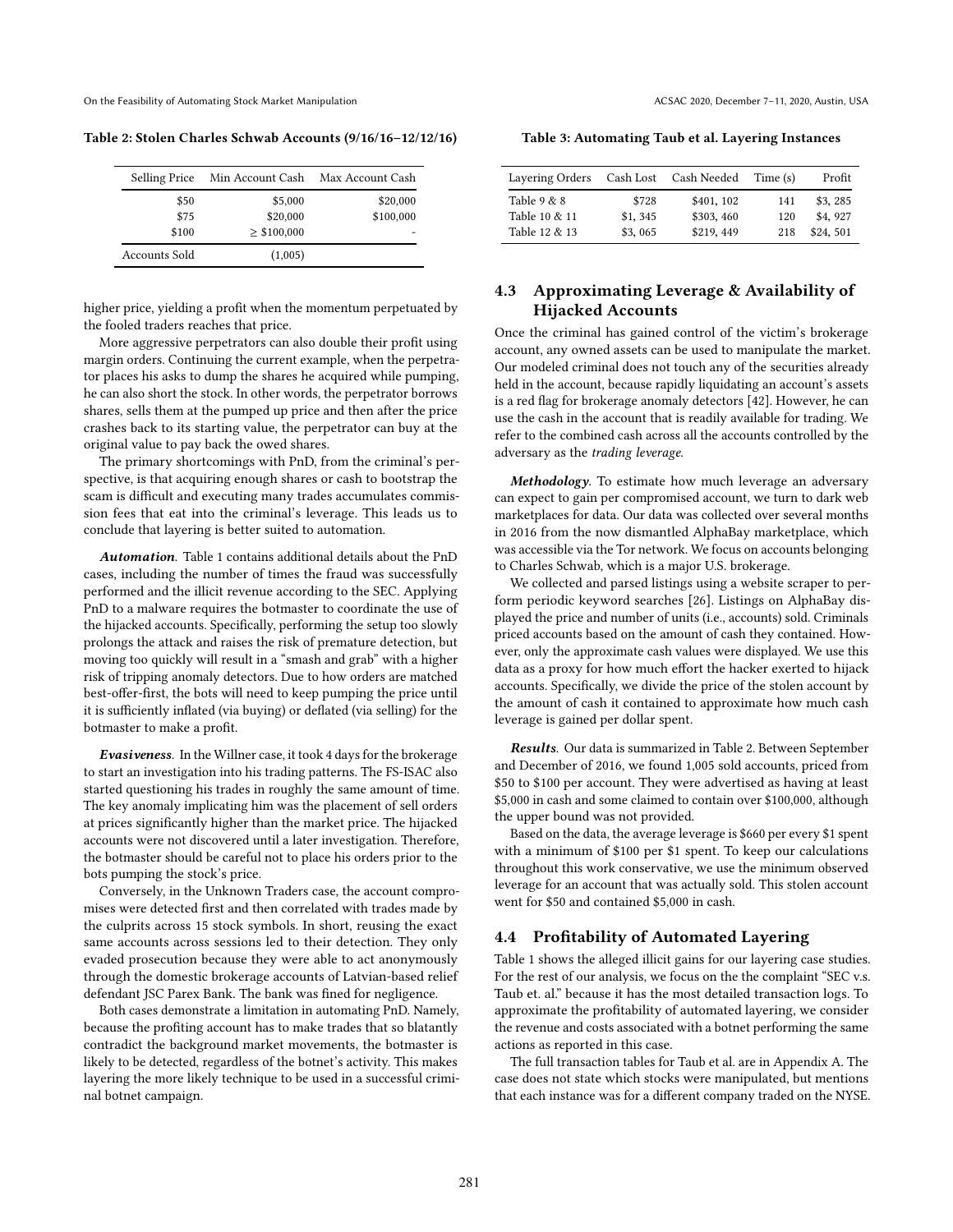<span id="page-5-4"></span>Table 4: Automating Pump-and-Dump Instances

| Instance   | Stock       | Cash Lost | Cash Needed | Time(s) | Profit   |
|------------|-------------|-----------|-------------|---------|----------|
| Willner #1 | <b>FCCO</b> | \$2,942   | \$7.991     | N/A     | \$2.942  |
| Willner #2 | <b>HIHO</b> | \$3,600   | \$25,722    | 600     | \$3,000  |
| Willner #3 | EARS        | \$6,660   | \$35,460    | 60      | \$6,201  |
| Unknown    | <b>REDI</b> | \$49,000  | \$251,964   | 9000    | \$75,720 |
| Traders #1 |             |           |             |         |          |
| Unknown    | <b>DEPO</b> | \$133.107 | \$1,435,400 | 3600    | \$51,078 |
| Traders #2 |             |           |             |         |          |
| Unknown    | ORCH        | \$77,285  | \$765,310   | 4560    | \$55,783 |
| Traders #3 |             |           |             |         |          |

To be conservative, we assume a \$5 commission fee per executed order $^3$  $^3$  and that each hijacked account starts with at least \$5,000 in cash (Subsection [4.3\)](#page-4-0). To approximate the total commission fees, we take the cash value of the executed order and divide by the per-bot cash to determine the number of distinct orders bots would have to place collectively to achieve the desired result. For example, if \$8,000 worth of shares were bought in the original manipulation and each bot has \$5,000 in cash, 2 bots would collectively need to make 2 orders (\$4,000 each), resulting in \$10 of commission.

Results. Our results are summarized in Table [3.](#page-4-3) If we consider a scenario where each account costs \$50 to hijack and has \$5,000 in cash (Subsection [4.3\)](#page-4-0), repeating the reported instances will require up to 80 bots and yield \$24,501 in profit. Subtracting fees and commissions, each bot will yield \$41 to \$557 in profit. If we assume each bot is only used once, our lower bound profit estimate for 1,000 bots is \$41,000.

Compared to PnD (calculated in Subsection [4.5\)](#page-5-3), this seems like a low profit margin, especially considering that both techniques require roughly the same amount of cash to bootstrap. However, layering takes significantly less time to perform (under 4 minutes compared to hours for PnD) and inflicts almost no cash loss on the bots. Specifically, only \$3 in cash is lost per bot, on average, because most non-bona fide orders cancel successfully. This makes it highly feasible to perform layering multiple times in the same span of time as a single PnD manipulation.

For example, given the cash needed to launch an instance of layering, 1,000 bots (\$5 million starting cash) can conduct 12 to 22 layering manipulations in parallel. This allows 44 to 80 instances to complete in 10 minutes, generating \$158,000 to \$1,078,000 in profit.

# <span id="page-5-3"></span>4.5 Profitability of Automated Pump-and-Dump

To determine the cost and number of hijacked accounts rendered unusable after manipulation, we extract the target stock and log of fraudulent orders (identified by the SEC) from the two case files. We compute the net cost of these orders along with the total leverage needed to execute them and report the yielded profit and duration of each manipulation session.

We only focus on the orders made to manipulate the market and not the ones made by the culprit in advance to reap the benefits of the manipulation since these orders do not affect the botnet's operation.

Results. Our results are summarized in Table [4.](#page-5-4) Based on the assumption that an account holding \$5,000 in cash costs \$50 to hijack (Subsection [4.3\)](#page-4-0), the method from Willner's case would require 2 to 8 accounts and generate at least \$3,000 in profit (first three rows of Table [4\)](#page-5-4).

If we consider a modest botnet of 1,000 bots (i.e., 1,000 hijacked accounts) and assume accounts are not reused across rounds, even under the worst case scenario, it could generate \$750,000 in profit. These profits easily offset an upper-bound commission fee of \$5 per order.

In comparison, the manipulation technique used in the Unknown Traders case yields less profits for the botmaster, but also better preserves the cash in the hijacked accounts. In the worst case, 50 to 300 hijacked accounts are needed, yielding at least \$51,000 in profit (last three rows in Table [4\)](#page-5-4). A botnet of 1,000 hijacked accounts would yield a lower bound of \$228,000.

#### <span id="page-5-0"></span>4.6 Botnet Self-Sustainability

Based on the numbers in Table [3,](#page-4-3) the profit for the criminal is greater than the collective cost to the bots. In other words, the criminal can feasibly use layering or PnD to achieve self-sustainability for the botnet. To achieve this, the botmaster can take turns with the bots in a round-robin fashion. When it is the botmaster's turn, he will buy stock at the deflated price and sell at the inflated price, earning a profit. When it is the bots' turn, they will collectively use their own capital to buy stock at the deflated price and sell at the peak, yielding their own profits.

To analyze the feasibility of this sustainable design, we extract from the transaction logs the capital needed for the winner for each provided example, which is at least \$336,000. The results of our analysis is summarized in Table [5.](#page-6-1) As the table shows, the profit made by the bots in their round covers the loss from both the botmaster and bot rounds. Thus, under the sustainable design, not only will the bots (i.e., the hijacked accounts) never run out of cash, they will slightly gain. This surprising result distinguishes stock market manipulation from other forms of botnet scamming.

#### 5 IMPLEMENTATION

Using our findings from Section [4,](#page-3-0) we create a fully functional proofof-concept malware, Bot2Stock, focusing on the scenario where a criminal wants to manipulate a stock market using a botnet of infected victims. We consider a malware that behaves similarly to banking trojans (e.g., Zeus, GameOver) by infecting a victim's web browser. The way these infections occur (e.g., phishing or software exploitation) is already studied in prior work.

#### <span id="page-5-1"></span>5.1 Hijacking Brokerage Accounts at Scale

We focus on brokerage defenses that prevent or create awareness of account intrusions. We collect our data from 3 of the 6 most popular online brokerages in the United States. Our analysis includes the availability of 2FA and default settings for event alerts. Namely, when they are triggered and where they are delivered. Our findings are summarized in Table [6.](#page-6-2)

<span id="page-5-2"></span> $3$ \$5 per order is an upper bound for commission fees. In recent years, brokerages have been eliminating them entirely [\[16\]](#page-10-14).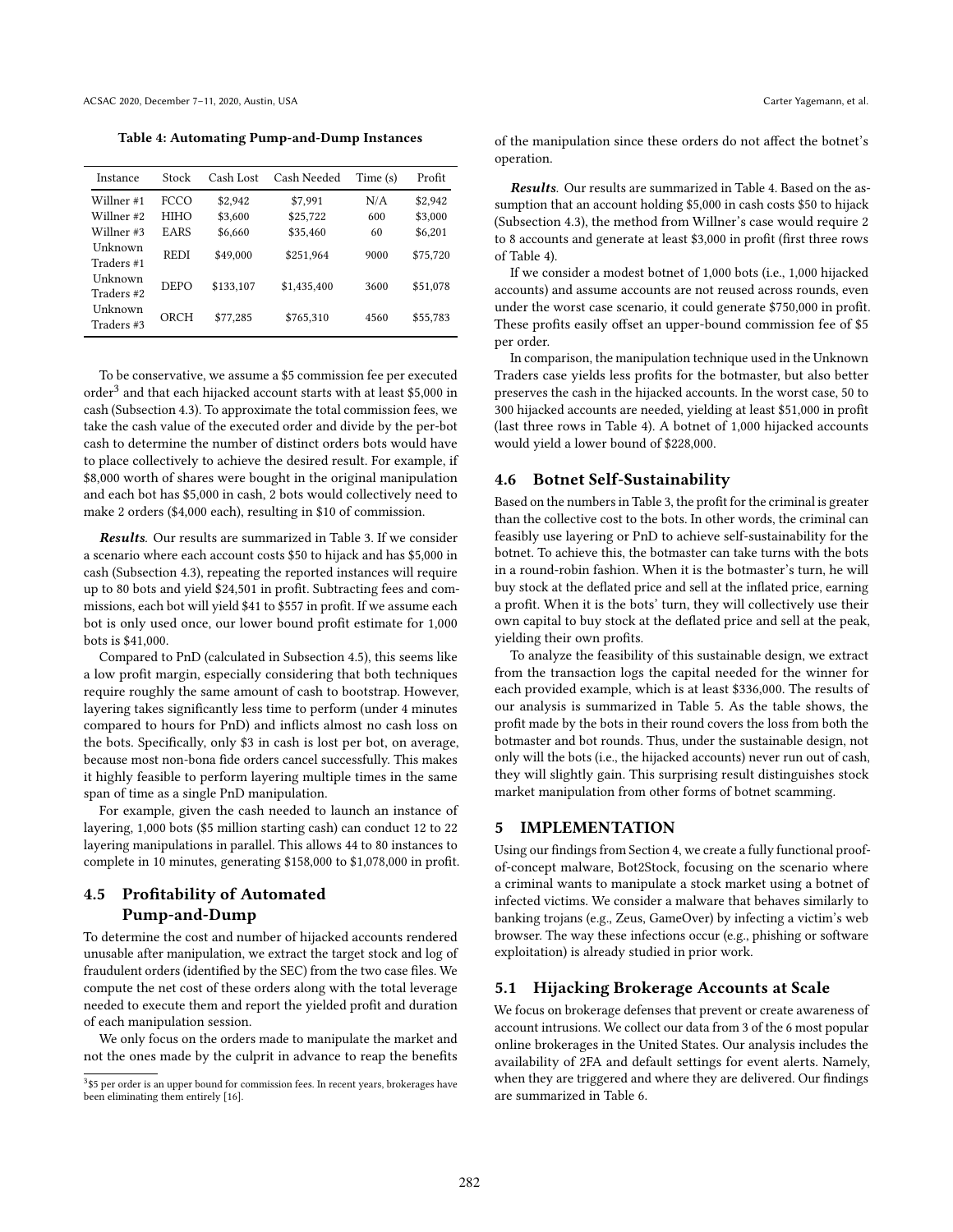<span id="page-6-1"></span>

| Round                             | Capital from Bots | Profit/Loss<br>Per Instance | Instances in Parallel<br>$(1,000 \text{ bets})$ | <b>Accumulated Bot Loss</b> | <b>Bot Net Profit</b> |
|-----------------------------------|-------------------|-----------------------------|-------------------------------------------------|-----------------------------|-----------------------|
| Taub #1<br><b>Botmaster Round</b> | \$401,000         | \$3, 285/\$728              | 12                                              | \$8,736                     | \$0                   |
| Taub #1<br>Bot Round              | \$901,000         | \$3, 285/\$728              | 5                                               | \$12,376                    | \$4,049               |
| Taub #2<br>Botmaster Round        | \$303,000         | \$4, 927/\$1, 345           | 14                                              | \$18,830                    | \$0                   |
| Taub #2<br><b>Bot Round</b>       | \$792,000         | \$4, 927/\$1, 345           | 6                                               | \$26, 900                   | \$2,662               |
| Taub #3<br>Botmaster Round        | \$219,000         | $$24, 501/\$3, 065$         | 22                                              | \$67,430                    | \$0                   |
| Taub #3<br><b>Bot Round</b>       | \$555,000         | $$24, 501/\$3, 065$         | 9                                               | \$95,015                    | \$12,5494             |

Table 5: Cost/Benefit Analysis (Bot Perspective) for the Sustainable Design

#### <span id="page-6-2"></span>Table 6: Comparison of Brokerage Security Features

|                                                                              | TOTP 2FA |          | Alerts |       |        |  |
|------------------------------------------------------------------------------|----------|----------|--------|-------|--------|--|
| <b>Brokerage</b>                                                             | Software | Hardware | SMS.   | Email | Mobile |  |
| Brokerage A                                                                  | O        | O        |        |       |        |  |
| Brokerage B                                                                  |          | O        |        |       |        |  |
| Brokerage C                                                                  |          |          |        |       |        |  |
| TOTP $\bigcirc$ = Setup requires call Alert $\bigcirc$ = Disabled by default |          |          |        |       |        |  |

Two-Factor Authentication. By default, the three online brokerages do not require 2FA, which is consistent across the industry. Other work has shown that users are unlikely to take the initiative to setup 2FA if it is not mandatory [\[38\]](#page-11-23), lowering the bar for attacks like phishing.

At the time of writing, all three brokerages support software TOTP via the Symantec VIP Access application, as shown in the left-most column of Table [6.](#page-6-2) Brokerages A and B also support TOTP via a dedicated hardware token (second column), whereas C uses SMS or phone calls (third column).

While hardware TOTP is regarded as more secure than its software alternative, SMS and phone calls are weaker due to threats like SIM swapping [\[40\]](#page-11-24), which can allow an adversary to intercept codes. All of these 2FA schemes can be phished or intercepted, which works in the botmaster's favor.

Alert Triggers & Delivery. By default, all three online brokerages generate alerts when security settings are modified and when orders are created or their status changes (e.g., filled or canceled). A summary is also generated at the end of each day where orders occurred. Users can disable the per-order notifications to avoid being bombarded during frequent trading.

By default, all three brokerages deliver their alerts via email only, as shown in the fourth column of Table [6.](#page-6-2) Users can also receive notifications on their mobile devices (fifth column), but they must enable this feature.

Email notifications can be silently deleted by the malware using filter rules (Subsection [5.2\)](#page-6-0). Mobile notifications can only be deleted at scale if the malware infects the mobile device, presenting a higher risk of discover. However, this is not the default behavior for brokerage accounts.

# <span id="page-6-0"></span>5.2 Architecture

We base the design of Bot2Stock after the man-in-the-browser architectures typically utilized by banking trojans. Specifically, our proof-of-concept malware is able to: 1) read and modify any web page visited by the user, 2) record all HTTP(S) header information, including cookies, 3) spawn additional browser sessions to perform arbitrary web requests, 4) add and remove filter rules from popular email services (i.e., Google, Yahoo, Microsoft), and 5) create trade orders in popular brokerage services and simulators.[4](#page-6-3) We have open sourced our proof-of-concept and recorded a demonstration video of the attack.<sup>[5](#page-6-4)</sup>

Figure [1](#page-7-1) shows the steps in performing the attack. First, the malware adds itself as a certificate authority to the victim's browser. It then spawns a local proxy server and configures the browser to route all traffic through it. SSL bumping is used so the malware can decipher encrypted data.

The malware's core logic is implemented inside an internet content adaptation protocol (ICAP) server. It is able to arbitrarily read and modify requests and spawn and control additional browser sessions.

The malware silently captures credentials and session cookies as the user navigates sites. Once it has the necessary materials to access the user's email and brokerage accounts, a new browser session is spawned with this data. For demonstration purposes, we make this browser visible so researchers can observe the actions being performed by the malware.

Before performing any manipulations, the malware adds filter rules to the victim's email account so trade notifications will be silently deleted. These rules are very flexible, allowing the malware

<span id="page-6-3"></span><sup>&</sup>lt;sup>4</sup>For ethical reasons, we only open source the simulator automation.

<span id="page-6-4"></span><sup>5</sup><https://github.com/carter-yagemann/Bot2Stock/blob/master/demo.mp4>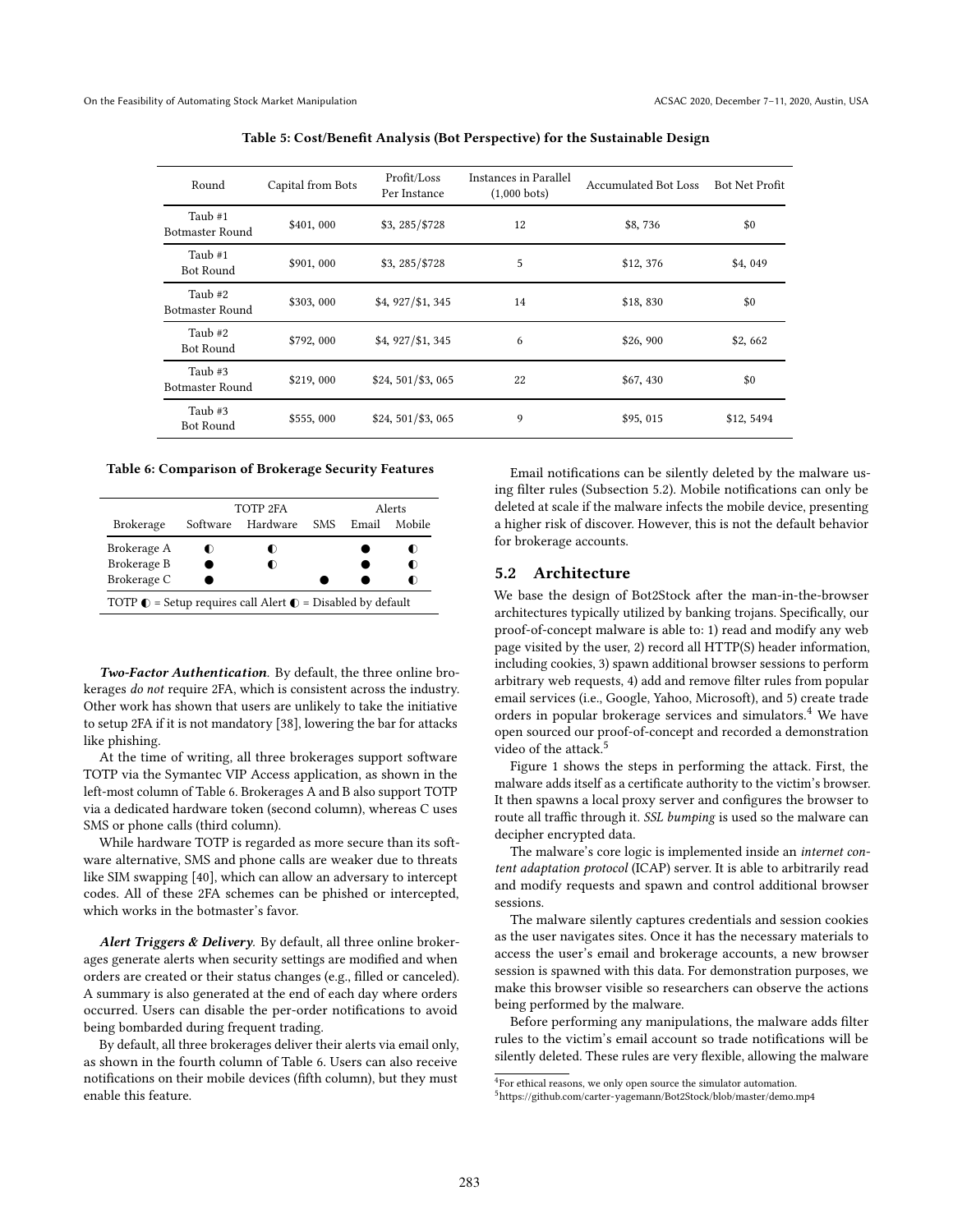<span id="page-7-1"></span>

Figure 1: Bot2Stock architecture. Using a proxy and ICAP server, Bot2Stock is able to read, modify, and spoof web traffic.

to delete the brokerage notifications its actions generate while allowing any made by the victim to pass through [\[21,](#page-11-25) [32,](#page-11-26) [33\]](#page-11-27).

The malware then contacts the botmaster and makes its malicious trades while keeping a transaction log. If the victim accesses their history in the brokerage site, the malware will intercept the response and remove the malicious orders to hide them, presenting the user with a falsified transaction history.

# <span id="page-7-0"></span>6 SIMULATION

The analysis from Section [4](#page-3-0) demonstrates that layering is profitable for real-world criminals and may even be self-sustainable for a botnet under the right settings. However, all the studied cases were performed manually by one or two perpetrators. It is unclear whether layering can be used by a botnet to the same result. To address this question, we turn to agent-based simulation to consider the performance of Bot2Stock under various conditions.

#### 6.1 Simulator Design

Stock markets are extremely difficult to model and simulations are hard (if not impossible) to validate for realism. To simulate Bot2Stock, we leverage an agent-based discrete event simulator [\[9\]](#page-10-15), which is the most advance type of simulation accepted for modeling stock markets [\[28,](#page-11-28) [46,](#page-11-29) [52\]](#page-11-30). It is also used in industry to evaluate multi-agent interactions [\[5,](#page-10-3) [34\]](#page-11-8).

Our simulation consists of a collection of background agents that trade a stock based on a mixture of trading strategies (elaborated on in Subsection [6.2\)](#page-7-2). Orders are placed by sending messages to an exchange agent that maintains an order book for the stock. Messages follow the same protocol used by NASDAQ, which includes allowing agents to query for the latest order stream and current order book spread. Thus, agents can adjust their strategies in reaction to the current state of the open orders at the exchange.

The simulation models time at a nanosecond granularity. Agents are "woken up" by the simulator's kernel when it is their turn to perform computations and send messages. When an agent finishes performing its actions for that time step, it is put back to sleep. The kernel awakens agents as they receive messages and at specific times requested by the agent.

To account for the time it would take a real-world agent to perform its computations, we apply a constant computational delay factor whenever an agent wakes up along with a latency delay, which is calculated as the sum of a constant minimum latency and a non-negative random noise factor:

<span id="page-7-3"></span>
$$
a + b_{(i,j)} + P(i,j) \tag{1}
$$

Here, *a* is the computational delay constant,  $b(i,j)$  is the minimum<br>latency from agent *i* to agent *i* and *P(i, i)* is a random poise factor latency from agent i to agent j and  $P(i, j)$  is a random noise factor for that connection.

# <span id="page-7-2"></span>6.2 Background Agents

Similar to related work on simulating stock markets, we use a combination of Zero Intelligence (ZI) and Heuristic Belief Learning (HBL) agents to represent the benign traders. Both agents rely on a fundamental belief value for the worth of the stock, which they derive from noisy observations provided by an oracle. At the start of the simulation, these agents enter the market with a Poisson distribution and place their orders based on their trading strategies, which we elaborate on in the following paragraphs. Readers interested in the exact formulas should refer to the spoofing work by Wang and Wellman [\[51\]](#page-11-7).

Zero Intelligence (ZI). These agents randomly buy and sell shares based on the current price of the stock and their fundamental belief, which they regularly observe from the oracle. More specifically, the decision to buy or sell is picked randomly and the limit price is a bounded uniformly random offset from the fundamental belief value. There is also a strategic threshold, which allows the ZI agent to place an order at the current price if it is within a certain threshold of the fundamental belief.

Heuristic Belief Learning (HBL). These agents start with the same strategy as the ZI agents, but also track the stream of recent orders up to a configured memory length. Once enough orders exist to fill the memory, the HBL agents start adjusting the limit prices of their orders based on the transacted and rejected bids and asks. In other words, unlike the ZI agents, these agents are influenced by order book pressure, which is necessary to model the impact of layering.

Fundamental Belief Oracle (FBO). In order for the agents to create reasonable trades, they each need a fundamental belief of what the stock is worth. To control these fundamental belief values, we use a special agent to act as an oracle. This agent has no computational delay or network latency and when agents query it to update their beliefs, they receive a noisy reading of the fundamental value of the stock at that particular time step. Prior work has shown that such an oracle can be used to guide the simulation in following the trading patterns of real historical data [\[9\]](#page-10-15), which to our knowledge is the best evidence to date presented for defending the simulation validity of a stock market simulator.

To avoid adding unnecessary complexity to our results, we use a mean reverting FBO, which maintains a constant fundamental belief value prior to adding noise for particular observations by the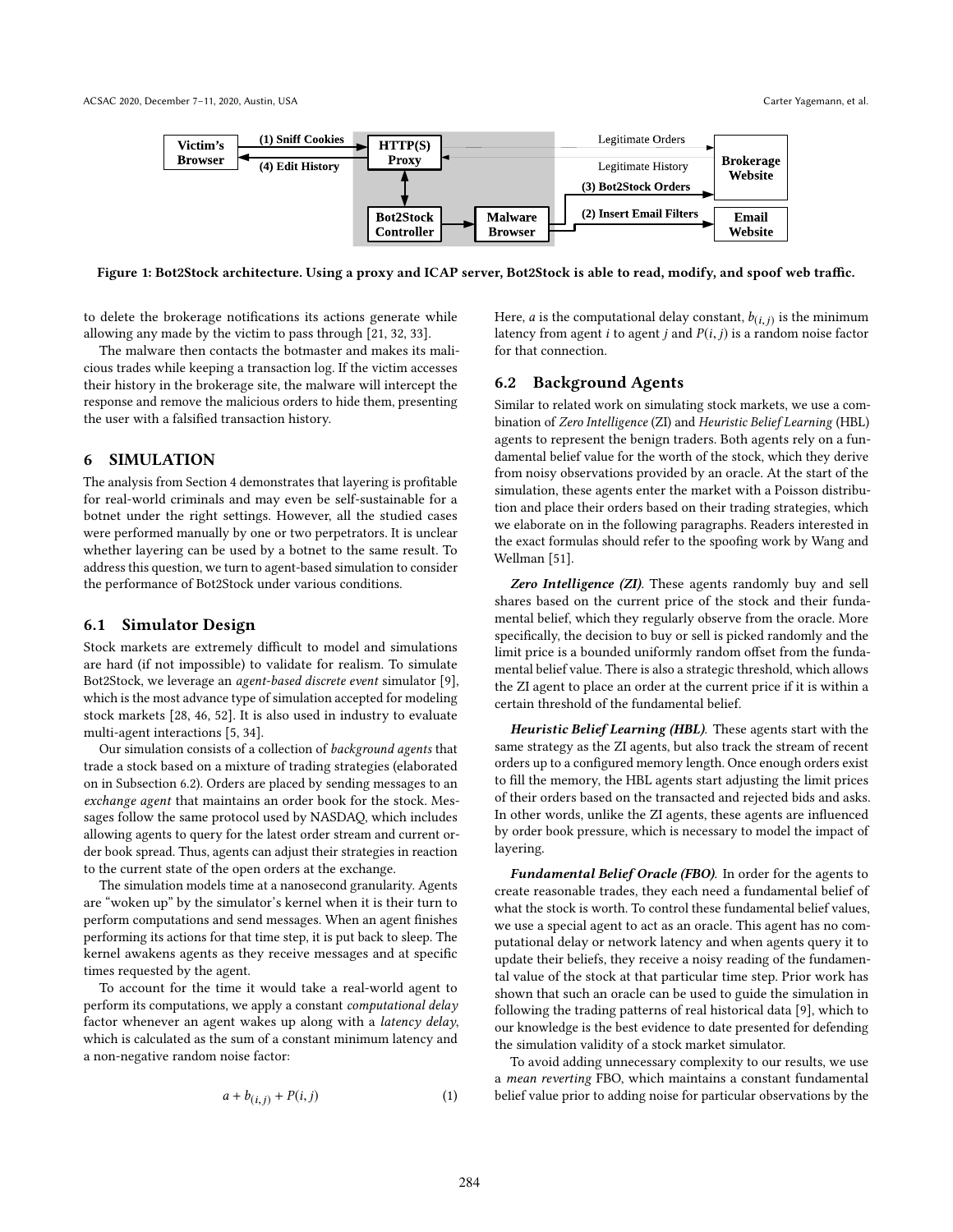background agents. With this oracle, the background agents will tend to drive the stock price towards a mean value in the absence of manipulation.

#### 6.3 Bot2Stock Agents & C2 Protocol

Our botmaster's strategy is as follows: 1) buy shares when the market opens at the best available price, 2) wait for a predetermined attack time, 3) signal the layering bots (i.e., hijacked accounts) to begin their manipulation, 4) wait a predetermined duration, 5) sell the previously acquired shares, and then 6) signal the bots to cease manipulation. Note that in a real-world setting, the botmaster would more likely buy shares slowly over an extended period of time to reduce the risk of being detected, but for simplicity we reduce the pre-attack setup to a single bulk buy.

For the layering bots, our agents periodically poll the botmaster and wait quietly for the attack signal. When it is raised, the bots follow the layering strategy described in Subsection [4.1.](#page-3-1) They periodically poll the exchange to track the order book spread while placing and canceling orders accordingly to maintain open bids that are always slightly worse than the current best bid. For simplicity, we only simulate the bots placing *bids* to drive the price  $up$ , but it is feasible for them to also place *asks* to *drop* the price. When they receive the signal to stop, they cancel all remaining open orders.

In the ideal scenario, the bot orders would never execute because they are always slightly worse than the best available offer. However in practice, due to delays and latency, some orders will execute by accident, which negatively impacts the botmaster's profits by causing the price to move in the undesired direction. Thus, one of the key factors in determining the botnet's success is in maintaining open orders close enough to the best offer to influence the HBL agents while avoiding executing too many by accident.

#### 6.4 Evaluation Methodology

The purpose of our experiments is to evaluate the robustness of Bot2Stock under different settings. Each experiment consists of several hundred trial pairs for each tested value of the independent variable. Pairs consist of a "control" simulation with no bot agents and a "treatment" simulation with bots. The same random seed is used within each pair so the background agents will make the same decisions, thus isolating the impact caused by the bots. The dependent variable we measure is the difference in the botmaster's profits with and without the bots.

Each trial simulates 2.5 seconds, which we find is enough time for the layering to have an impact on the stock price. We use a conservative computational delay of 10 milliseconds and a Poisson distribution function for  $P$  in Equation [1.](#page-7-3) The background agents consist of 49 ZI and 16 HBL agents with parameters that match a related work on modeling spoofing [\[51\]](#page-11-7).

For the evaluation, we perform two different experiments. In the first, we vary the ratio of bot to background agents and measure the impact on the botmaster's profits. In the second, we steadily increase the latency between the bots, the exchange, and the botmaster, starting with the same latency as the background agents.

<span id="page-8-1"></span>

Figure 2: The ROI of Bot2Stock relative to the ratio of bots to background trading agents. The ROI increases slightly as the number of bots increase with a minimum ROI of 2.8% at a 1.5% "bot to background agent" ratio.

<span id="page-8-2"></span>

Figure 3: ROI of Bot2Stock relative to network latency of bots. Latency is shown relative to background agents for one direction, with 0% being identical latency. Even at 200% additional latency, the attack remains stable.

# <span id="page-8-3"></span>6.5 Experimental Results

Our simulations show that the minimum ROI for the botmaster is 2.8% over 2.5 seconds, assuming a 1.5% ratio of bots to background traders. The ROI remains stable even when bots have 200% more network latency than background traders.

Annual Return on Investment. To calculate a conservative annual ROI for the botmaster, we assume 1 attack is carried out per trading day to give the botmaster ample time to perform the pre-attack setup. Assuming 252 trading days in a year (365 days minus 104 weekend days and 9 U.S. public holidays), the botmaster's non-compounding ROI is  $252r$  where r is the ROI for a single attack. We use non-compounding ROI to be conservative, although realistically a criminal is likely to reinvest their earnings, resulting in higher profits. Given our minimum estimated ROI of 2.8%, the botmaster would achieve a 1,022% annual non-compounding ROI. In other words, if the botmaster started with \$100,000, he would have \$1,022,000 after a year. This matches the order of magnitude of the real layering fraud prosecuted by the SEC, which we presented in Section [4.1.](#page-3-1)

Required Number of Bots. How does a 1.5% ratio of bots translate into real-world market environments? In March 2020, IBM (a "large cap" stock [\[12\]](#page-10-16)) had an average minutely trade volume of 9,120 shares<sup>[6](#page-8-0)</sup>, worth \$1,241,141 at its highest price that month of \$136.10 per share [\[14\]](#page-10-17). To sustain 1.5% of this volume for 1 minute,

<span id="page-8-0"></span><sup>6</sup> 3,556,538 shares per day, 22 trading days in March 2020, the NYSE is open from 9:30 AM EST to 4 PM (6.5 hours).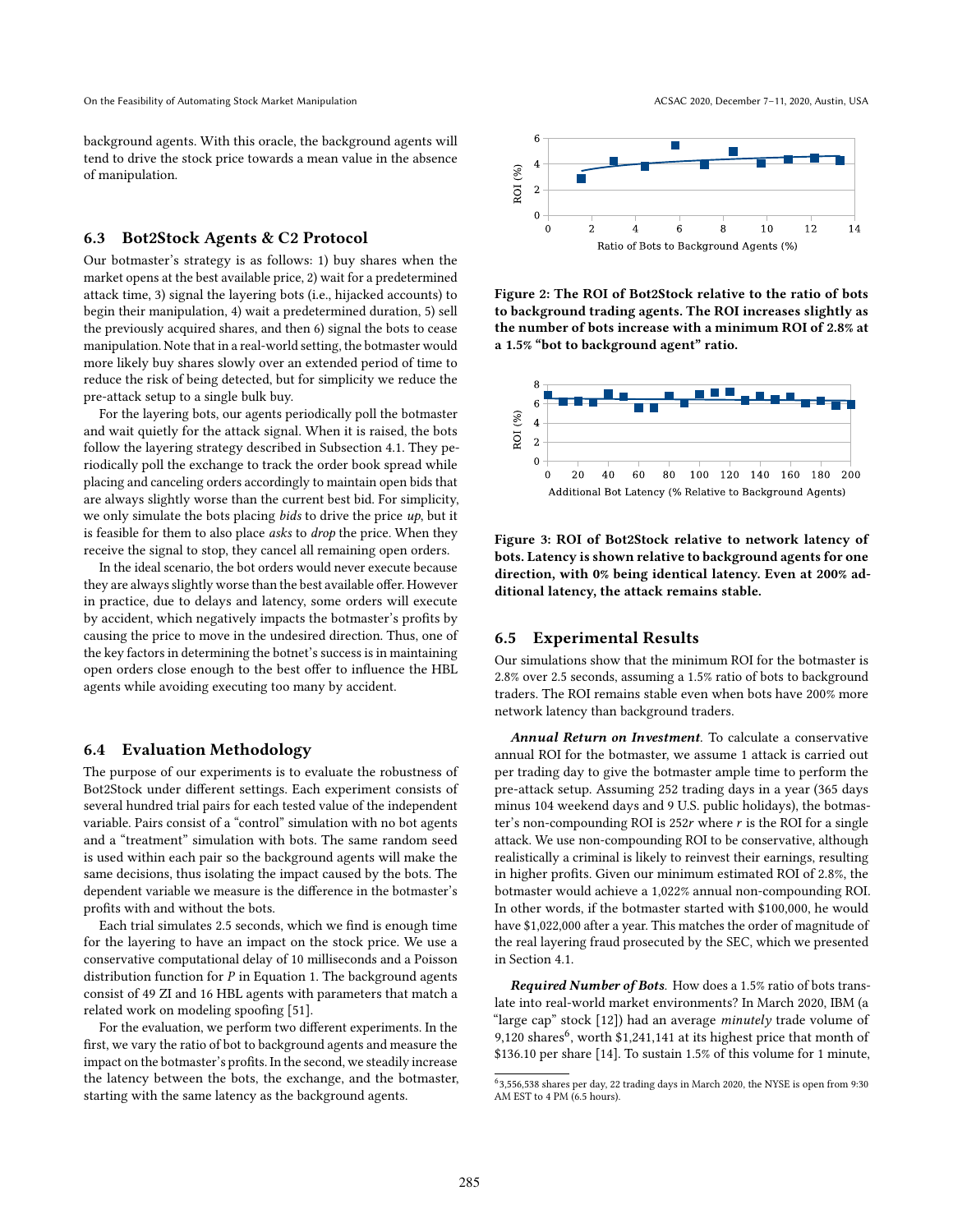<span id="page-9-2"></span>Table 7: Comparison of Monetization Schemes

| Crime Type       | Annual Revenue  | # Bots  | Source |
|------------------|-----------------|---------|--------|
| DDoS-for-hire    | \$312,000       | N/A     | [8]    |
| Spam             | \$3,500,000     | 52,000  | $[23]$ |
| Pharmaceutical   | \$42,500,000    | N/A     | [30]   |
| Bank Trojan      | \$302,000,000   | 180,000 | [48]   |
| Ad Fraud         | \$1,000,000,000 | 2,000   | [3]    |
| <b>Bot2Stock</b> | \$1,022,000     | ~1,000  |        |

the botmaster would only need \$18,617. Assuming each victim has \$5,000 in cash (Subsection [4.3\)](#page-4-0), 4 bots are required per attack. To run a yearlong campaign, conducting 1 attack per trading day (252 days) without ever reusing a bot, about 1,000 bots are required, cumulatively. Since each attack takes less than a minute, no bot would need to be controlled for more than a day. This is less than the number of accounts our dark web scraper observed being sold in a 3 month window for 1 brokerage on 1 marketplace.

Impact of Bot Ratio. Figure [2](#page-8-1) shows the impact to the botmaster's ROI of changing the ratio of bots to background agents. As the number of bots increase, the ROI also increases. In the worst case, with a 1.5% ratio of bots to background agents, the ROI is 2.8% over 2.5 seconds. The bots lost no more than 0.18% of their cash from accidental executions, which is consistent with the loss estimated in Section [4.](#page-3-0)

Impact of Network Latency. Figure [3](#page-8-2) shows the impact of network latency on the stability of Bot2Stock. Latency (x-axis) is shown relative to the latency of the background agents for one direction, with 0% denoting identical latency. Note that querying the exchange requires a full round-trip, so total additional latency for round-trip time (RTT) is doubled. Surprisingly, even with 200% additional latency, the layering remains effective. On closer examination, we discover that because background agents wait for an order confirmation from the exchange before issuing another order and some orders never end up executing, the rate at which orders execute at the exchange remains slow enough to render the additional bot latency moot. For example, when background agents have 10 ms network latency, trades execute every 30 ms, on average. Thus, even if the bots have 30 ms latency (200% added), they can still keep up with the price movement.

#### 7 DISCUSSION

# 7.1 Limitations

We resort to using a simulator to evaluate Bot2Stock because conducting experiments in a real-world marketplace would be highly unethical (and illegal). Consequently, the validity of our results relies on the realism of the simulation. Agent-based discrete event simulations are currently the most realistic technique for modeling stock markets [\[5,](#page-10-3) [34,](#page-11-8) [51\]](#page-11-7), however it is impossible to formally prove that any models accurately reflect real-world markets.

Due to the proprietary and opaque nature of commercial anomaly detection software, we are unable to directly evaluate Bot2Stock's ability to evade real-world detection. However, the SEC case files reveal some clues as to the patterns these programs look for, which we have shown are not produced by Bot2Stock (e.g., Q6 in Subsection [4.1\)](#page-3-1). We also discuss academic systems in Section [2](#page-1-3) and why they are currently insufficient. The largest challenge, which works in the criminal's favor, is the high cost of false positives.

Lastly, since the Bot2Stock malware relies on its man-in-thebrowser position to hide injected orders from the transaction history page, if the user uses multiple devices to access their brokerage account, they may be able to spot the attack. However, as we show in our evaluation, attacks are conducted so quickly that the user is unlikely to spot the discrepancy in time to prevent it.

#### <span id="page-9-0"></span>7.2 Profit Compared to Other Botnet Schemes

How does the profit of a Bot2Stock malware compare to existing botnet schemes like spam and click fraud? Given the illicit nature of these activities, estimates for current botnet profits are rough and varied. Likewise, since no criminals have been caught automating stock market fraud, our estimates are based on the outcome of discovered manual manipulations and our simulations from Section [6.](#page-7-0)

Based on prior work, we conclude that the potential profits of a Bot2Stock malware are in the same order of magnitude. For example, McCoy et al. analyzed a four-year pharmaceutical scam generating \$42.5 million per year [\[30\]](#page-11-32). On the high end of the spectrum, recent analysis by Anderson et al. [\[3\]](#page-10-19) suggests that an advertising fraud campaign busted by the FBI may have been generating slightly over \$1 billion of revenue per year, but the authors acknowledge that the lack of public data makes their estimation weak.

It is even harder to estimate the number of bots in a campaign because unless authorities can gain access to the C2 infrastructure, the only observable outcome is the damage caused to victims (e.g. the number of stolen credit card numbers, spam emails sent, etc.). Even when access is gained into the infrastructure, estimates are difficult to make due to churn caused by new infections, old ones being cleaned up, etc. Given the prior work, a safe estimate for the size of real-world botnets is in the order of thousands.

In summary, real-world botnet operations are roughly estimated to make millions per year using thousands of bots. By comparison, our simulation results show that Bot2Stock can make \$1,022,000 per year, which is in the same order of magnitude. Table [7](#page-9-2) summarizes our comparisons. The revenues are for single campaigns and botnet sizes (where available) are at the time the network was dismantled (i.e., not cumulative). Since cumulative size estimates are unavailable, the reported revenues may be lower bounds. Regardless, even with conservative size estimates, all the botnets in the table are larger than the cumulative size we estimate for operating Bot2Stock for 1 year (Subsection [6.5\)](#page-8-3). Bot2Stock also has the additional advantage of only needing to control each bot for less than a day, due to the speed of layering attacks. That said, we do not know the the ratio of infected devices that access suitable brokerage accounts, however our dark web data suggests enough accounts do get hijacked to conduct a Bot2Stock attack (Subsection [4.3\)](#page-4-0).

#### <span id="page-9-1"></span>7.3 Towards Defending Against Bot2Stock

Increasing Transparency & Accountability. The finest level of data available to traders is layers. Since they aggregate all open orders at a given price, the trader does not know if a layer is made up of many tiny orders or a few large ones or even how many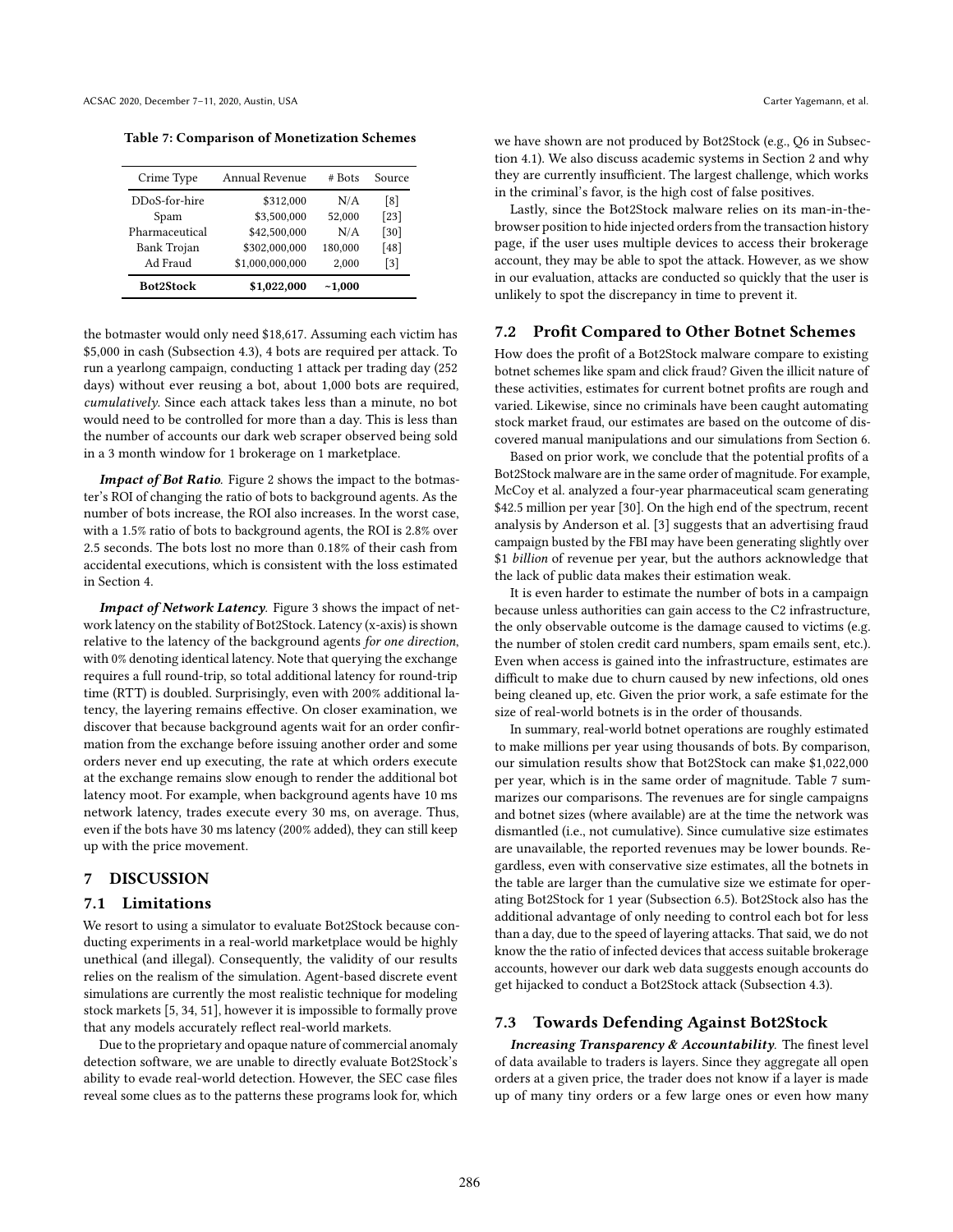traders are involved. This is one of the key reasons why it is possible for criminals to manipulate the market.

As for the exchanges, they can see the orders, but they only know the identity of the broker, not the brokerage or trader. This poses a challenge for regulatory bodies like the SEC because if they want to investigate a trading event, they have to ask the exchange to identify the broker, then ask the broker for the brokerage, and then finally ask the brokerage for the customer's identity.

In the coming years, companies will be required to participate in the Consolidated Audit Trail program [\[15\]](#page-10-13), which aims to optimize the deanonymization process. Initial deployment is still ongoing as of 2020 and the program raises its own security concerns because it creates a centralized treasure trove of highly sensitive financial data (names, SSNs, etc.) [\[13\]](#page-10-12).

Improving Notifications. Although layering attacks may be too quick to stop individually, since they take less than a minute to perform, providing customers with better notifications can reduce the risk that an intrusion goes undetected for an extended period. First, Bot2Stock exploits that notifications default to email-only, which can be filtered server-side. Also sending notifications to a mobile device via SMS or an application would remove this chokepoint. Second, sending alerts for new logins would make it harder for adversaries to scope out victim accounts prior to committing the fraud. However, this will only be effective if the first point is addressed, otherwise these alerts will also be filtered by the criminal.

Securing Accounts. Bot2Stock relies on bots being able to control accounts used for trading. It may be tempting to declare that this can all be solved by mandating the use of 2FA, but unfortunately that would be oversimplifying the problem. Mandating 2FA is already easily within the current capabilities of brokerages and yet they choose not to go down this route. One reason is because the financial industry highly values availability, so they are concerned about customers losing their second factor. As one industry expert we interviewed simply stated, customers panic if they cannot access their money. 2FA is also at odds with algorithmic trading, which accounts for over 85% of market volume [\[19\]](#page-10-4).

Anomaly Detection. There is also more work to be done in detecting anomalous trading patterns. Unfortunately, as we point out in Section [2,](#page-1-3) existing proposals struggle when the number of identities performing the manipulation is large. Many of the existing products are still trying to address fraud perpetrated by one or two identities, let alone a distributed scheme like Bot2Stock. It is also unclear how the different network layers can benefit detection. For example, brokerages are in a prime position to detect when a particular account's activity abruptly changes (e.g. trading frequency), but lack a complete context across brokerages to draw correlations. Conversely, stock markets lack the per-account activity hidden behind brokers. Thus, a solution will likely require more data sharing between parties, such as the CAT program mentioned earlier.

#### 8 CONCLUSION

This work presents the first study on the feasibility of automating stock market manipulation using a botnet. Our design addresses several key challenges based on data we collected. We determine which techniques are likely to be used by a botmaster, how they

can be adapted to a distributed network of bots, how it will evade detection, among other technical challenges.

We implement our design in a proof-of-concept, man-in-thebrowser malware, Bot2Stock, and evaluate it using agent-based simulations. We discover that 1,000 bots, cumulatively collected over a yearlong campaign, can yield an average ROI of 1,022% if 1 attack is performed daily, allowing a botmaster to turn \$100,000 into \$1,022,000. This is consistent with our collected real-world data and comparable to alternative botnet schemes.

# ACKNOWLEDGMENTS

The authors would like to thank Yanick Fratantonio for his contributions in the early stages of this work.

#### **REFERENCES**

- <span id="page-10-5"></span>[1] Michael J Aitken, FH Harris, and Shan Ji. 2009. Trade-Based Manipulation and Market Efficiency: A Cross-Market Comparison. In Proceedings of the 22nd Australia Finance Banking Conference. SSRN, 55.
- <span id="page-10-6"></span>[2] Franklin Allen and Douglas Gale. 1992. Stock-Price Manipulation. The Review of Financial Studies 5, 3 (1992), 503–529.
- <span id="page-10-19"></span>[3] Ross Anderson, Chris Barton, Rainer Böhme, Richard Clayton, Michel J. G. van Eeten, Michael Levi, Tyler Moore, and Stefan Savage. 2013. Measuring the Cost of Cybercrime. Springer Berlin Heidelberg, Berlin, Heidelberg, 265–300. [https:](https://doi.org/10.1007/978-3-642-39498-0_12) [//doi.org/10.1007/978-3-642-39498-0\\_12](https://doi.org/10.1007/978-3-642-39498-0_12)
- <span id="page-10-11"></span>[4] Manos Antonakakis, Tim April, Michael Bailey, Matt Bernhard, Elie Bursztein, Jaime Cochran, Zakir Durumeric, J Alex Halderman, Luca Invernizzi, Michalis Kallitsis, et al. 2017. Understanding the mirai botnet. In 26th USENIX Security Symposium (USENIX Security 17). 1093–1110.
- <span id="page-10-3"></span>[5] Samuel Assefa, Danial Dervovic, Mahmoud Mahfouz, Tucker Balch, Prashant Reddy, and Manuela Veloso. [n.d.]. Generating synthetic data in finance: opportunities, challenges and pitfalls. ([n. d.]).
- <span id="page-10-0"></span>[6] Rainer Böhme and Thorsten Holz. 2006. The Effect of Stock Spam on Financial Markets.
- <span id="page-10-8"></span>[7] Matthew Brand, Nuria Oliver, and Alex Pentland. 1997. Coupled Hidden Markov Models for Complex Action Recognition. In CVPR. IEEE, IEEE, 994-999.
- <span id="page-10-18"></span>[8] Ryan Brunt, Prakhar Pandey, and Damon McCoy. 2017. Booted: An Analysis of a Payment Intervention on a DDoS-for-Hire Service. In Workshop on the Economics of Information Security. WEIS, 06–26.
- <span id="page-10-15"></span>[9] David Byrd, Maria Hybinette, and Tucker Hybinette Balch. 2019. ABIDES: Towards High-Fidelity Market Simulation for AI Research. arXiv preprint arXiv:1904.12066 (2019), 13.
- <span id="page-10-9"></span>[10] Longbing Cao, Yuming Ou, Philip S Yu, and Gang Wei. 2010. Detecting Abnormal Coupled Sequences and Sequence Changes in Group-Based Manipulative Trading Behaviors. In Proceedings of the 16th ACM SIGKDD International Conference on Knowledge Discovery and Data Mining. ACM.
- <span id="page-10-10"></span>[11] Yi Cao, Yuhua Li, Sonya Coleman, Ammar Belatreche, and Thomas Martin McGinnity. 2016. Detecting Wash Trade in Financial Market Using Digraphs and Dynamic Programming. IEEE transactions on neural networks and learning systems 27 (2016).
- <span id="page-10-16"></span>[12] James Chen. [n.d.]. Large Cap (Big Cap). [https://www.investopedia.com/terms/l/](https://www.investopedia.com/terms/l/large-cap.asp) [large-cap.asp.](https://www.investopedia.com/terms/l/large-cap.asp) Accessed: 2020-04-17.<br>[13] Jay Clayton. [n.d.]. Statement
- <span id="page-10-12"></span>Jay Clayton. [n.d.]. Statement on Status of the Consolidated Au-<br>dit Trail. https://www.sec.gov/news/public-statement/statement-status- $\hbox{https://www.sec.gov/news/public-statement/statement-status-}$ [consolidated-audit-trail.](https://www.sec.gov/news/public-statement/statement-status-consolidated-audit-trail) Accessed: 2020-08-21.
- <span id="page-10-17"></span>[14] YahooFinance. [n.d.]. International Business Machines Corporation (IBM). [https:](https://finance.yahoo.com/quote/IBM/history) [//finance.yahoo.com/quote/IBM/history.](https://finance.yahoo.com/quote/IBM/history) Accessed: 2020-04-17.
- <span id="page-10-13"></span>[15] FINRA. [n.d.]. The Consolidated Audit Trail. [https://www.catnmsplan.com/.](https://www.catnmsplan.com/) Accessed: 2019-04-03.
- <span id="page-10-14"></span>[16] Maggie Fitzgerald. [n.d.]. Charles Schwab is Eliminating Online Commissions for Trading in US Stocks and ETFs. [https://www.cnbc.com/2019/10/01/charles](https://www.cnbc.com/2019/10/01/charles-schwab-is-eliminating-online-commissions-for-trading-in-us-stocks-and-etfs.html)[schwab-is-eliminating-online-commissions-for-trading-in-us-stocks-and](https://www.cnbc.com/2019/10/01/charles-schwab-is-eliminating-online-commissions-for-trading-in-us-stocks-and-etfs.html)[etfs.html.](https://www.cnbc.com/2019/10/01/charles-schwab-is-eliminating-online-commissions-for-trading-in-us-stocks-and-etfs.html) Accessed: 2020-04-15.
- <span id="page-10-1"></span>[17] Laura Frieder and Jonathan Zittrain. 2007. Spam Works: Evidence From Stock Touts and Corresponding Market Activity. Hastings Comm. & Ent. LJ (2007).
- <span id="page-10-2"></span>[18] Eric Gilbert and Karrie Karahalios. 2010. Widespread Worry and the Stock Market. In Fourth International AAAI Conference on Weblogs and Social Media.
- <span id="page-10-4"></span>[19] Morton Glantz and Robert L Kissell. 2013. Multi-Asset Risk Modeling: Techniques for a Global Economy in an Electronic and Algorithmic Trading Era. Academic Press.
- <span id="page-10-7"></span>[20] Koosha Golmohammadi and Osmar R Zaiane. 2015. Time Series Contextual Anomaly Detection for Detecting Market Manipulation in Stock Market. In 2015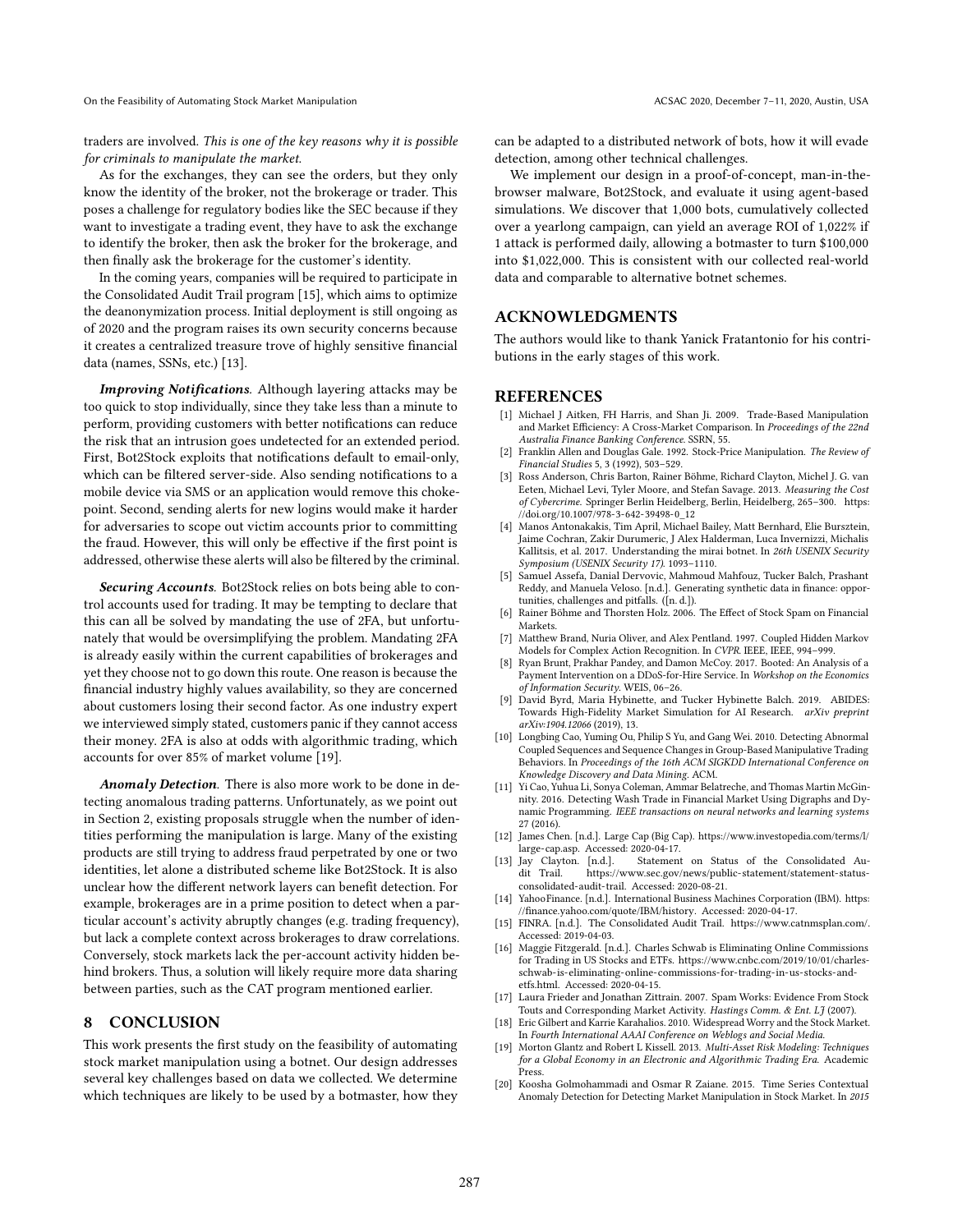IEEE International Conference on Data Science and Advanced Analytics (DSAA). IEEE.

- <span id="page-11-25"></span>[21] Google. [n.d.]. Search operators you can use with Gmail. [https://support.google.](https://support.google.com/mail/answer/7190?hl=en) [com/mail/answer/7190?hl=en.](https://support.google.com/mail/answer/7190?hl=en) Accessed: 2020-04-17.
- <span id="page-11-1"></span>[22] Michael Hanke and Florian Hauser. 2008. On the Effects of Stock Spam E-Mails. Journal of Financial markets 11 (2008).
- <span id="page-11-31"></span>[23] Chris Kanich, Christian Kreibich, Kirill Levchenko, Brandon Enright, Geoffrey M Voelker, Vern Paxson, and Stefan Savage. 2008. Spamalytics: An Empirical Analysis of Spam Marketing Conversion. In Proceedings of the 15th ACM conference on Computer and communications security. ACM.
- <span id="page-11-11"></span>[24] Asim Ijaz Khwaja and Atif Mian. 2005. Unchecked Intermediaries: Price Manipulation In an Emerging Stock Market. Journal of Financial Economics 78  $(2005)$ .
- <span id="page-11-9"></span>[25] Albert S Kyle and S Viswanathan. 2008. How to Define Illegal Price Manipulation. American Economic Review 98 (2008).
- <span id="page-11-21"></span>[26] Mark Langston. [n.d.]. How To: Building A Dark Web Scraper. [https://](https://justhackerthings.com/post/building-a-dark-web-scraper/) [justhackerthings.com/post/building-a-dark-web-scraper/.](https://justhackerthings.com/post/building-a-dark-web-scraper/) Accessed: 2019-02-04.
- <span id="page-11-14"></span>[27] Aihua Li, Jiede Wu, and Zhidong Liu. 2017. Market Manipulation Detection Based on Classification Methods. Procedia Computer Science 122 (2017).
- <span id="page-11-28"></span>[28] Junyi Li, Xintong Wang, Yaoyang Lin, Arunesh Sinha, and Michael P Wellman. 2018. Generating Realistic Stock Market Order Streams. (2018).
- <span id="page-11-4"></span>[29] Yuexin Mao, Wei Wei, Bing Wang, and Benyuan Liu. 2012. Correlating S&P 500 Stocks with Twitter Data. In Proceedings of the 1st ACM International Workshop on Hot Topics on Interdisciplinary Social Networks Research. ACM.
- <span id="page-11-32"></span>[30] Damon McCoy, Andreas Pitsillidis, Jordan Grant, Nicholas Weaver, Christian Kreibich, Brian Krebs, Geoffrey Voelker, Stefan Savage, and Kirill Levchenko. 2012. PharmaLeaks: Understanding the Business of Online Pharmaceutical Affiliate Programs. In 21st USENIX Security Symposium ((USENIX) Security 12).
- <span id="page-11-2"></span>[31] Jianping Mei, Guojun Wu, and Chunsheng Zhou. 2004. Behavior Based Manipulation: Theory and Prosecution Evidence. (2004).
- <span id="page-11-26"></span>[32] Microsoft. [n.d.]. Mail flow rule actions in Exchange Online. [https:](https://docs.microsoft.com/en-us/exchange/security-and-compliance/mail-flow-rules/mail-flow-rule-actions) [//docs.microsoft.com/en-us/exchange/security-and-compliance/mail-flow](https://docs.microsoft.com/en-us/exchange/security-and-compliance/mail-flow-rules/mail-flow-rule-actions)[rules/mail-flow-rule-actions.](https://docs.microsoft.com/en-us/exchange/security-and-compliance/mail-flow-rules/mail-flow-rule-actions) Accessed: 2020-04-17.
- <span id="page-11-27"></span>[33] Microsoft. [n.d.]. Mail flow rules (transport rules) in Exchange Online. [https://docs.microsoft.com/en-us/exchange/security-and-compliance/mail](https://docs.microsoft.com/en-us/exchange/security-and-compliance/mail-flow-rules/mail-flow-rules)[flow-rules/mail-flow-rules.](https://docs.microsoft.com/en-us/exchange/security-and-compliance/mail-flow-rules/mail-flow-rules) Accessed: 2020-04-17.
- <span id="page-11-8"></span>[34] Vaikkunth Mugunthan, Antigoni Polychroniadou, David Byrd, and Tucker Hybinette Balch. [n.d.]. SMPAI: Secure Multi-Party Computation for Federated Learning. ([n. d.]).
- <span id="page-11-10"></span>[35] Maithijs Nelemans. 2007. Redefining Trade-Based Market Manipulation. Val. UL Rev. 42 (2007).
- <span id="page-11-3"></span>[36] Karen K Nelson, Richard A Price, and Brian R Rountree. 2009. Why Do Investors Pay Attention to Stock Spam? Jones Graduate School of Management, Rice University, Houston, TX 77005 (2009).
- <span id="page-11-5"></span>[37] Venkata Sasank Pagolu, Kamal Nayan Reddy, Ganapati Panda, and Babita Majhi. 2016. Sentiment Analysis of Twitter Data for Predicting Stock Market Movements. In 2016 International Conference on Signal Processing, Communication, Power and Embedded System (SCOPES). IEEE.
- <span id="page-11-23"></span>[38] Thanasis Petsas, Giorgos Tsirantonakis, Elias Athanasopoulos, and Sotiris Ioannidis. 2015. Two-Factor Authentication: Is the World Ready?: Quantifying 2FA Adoption. In Proceedings of the Eighth European Workshop on System Security. ACM.
- <span id="page-11-16"></span>[39] CGJ Putman and Lambert JM Nieuwenhuis. 2018. Business model of a botnet. In 2018 26th Euromicro International Conference on Parallel, Distributed and Networkbased Processing (PDP). IEEE, 441–445.
- <span id="page-11-24"></span>[40] Mary-Ann Russon. [n.d.]. SIM Swap Fraud: The Multi-Million Pound Security Issue That UK Banks Won't Talk About. [https://tinyurl.com/y2ewsduz.](https://tinyurl.com/y2ewsduz) Accessed: 2019-03-21.
- <span id="page-11-0"></span>[41] Cheryl Scarboro. [n.d.]. SEC Charges Two Texas Swindlers In Penny Stock Spam Scam Involving Computer Botnets. [https://www.sec.gov/news/press/2007/2007-](https://www.sec.gov/news/press/2007/2007-130.htm) [130.htm.](https://www.sec.gov/news/press/2007/2007-130.htm) Accessed: 2019-02-04.
- <span id="page-11-20"></span>[42] Cheryl Scarboro. [n.d.]. SEC Obtains Order Freezing \$3 Million in Proceeds of Suspected Foreign-Based Account Intrusion Scheme. [https://www.sec.gov/](https://www.sec.gov/litigation/litreleases/2007/lr20030.htm) [litigation/litreleases/2007/lr20030.htm.](https://www.sec.gov/litigation/litreleases/2007/lr20030.htm) Accessed: 2019-02-27.
- <span id="page-11-17"></span>[43] SEC. [n.d.]. SEC Charges Firms Involved in Layering, Manipulation Schemes. [https://www.sec.gov/news/pressrelease/2017-63.html.](https://www.sec.gov/news/pressrelease/2017-63.html) Accessed: 2020-08-20.
- <span id="page-11-19"></span>[44] SEC. [n.d.]. SEC Files Charges in \$26 Million Stock Manipulation Scheme. [https:](https://www.sec.gov/news/pressrelease/2016-261.html) [//www.sec.gov/news/pressrelease/2016-261.html.](https://www.sec.gov/news/pressrelease/2016-261.html) Accessed: 2020-08-21.
- <span id="page-11-15"></span>[45] SEC. [n.d.]. Trading Basics: Understanding the Different Ways to Buy and Sell Stock. [https://www.sec.gov/investor/alerts/trading101basics.pdf.](https://www.sec.gov/investor/alerts/trading101basics.pdf) Accessed: 2019-02-04.
- <span id="page-11-29"></span>[46] Megan Shearer, Gabriel Rauterberg, and Michael P Wellman. 2019. An Agent-Based Model of Financial Benchmark Manipulation. In ICML-19 Workshop on AI in Finance.
- <span id="page-11-13"></span>[47] Yin Song, Longbing Cao, Xindong Wu, Gang Wei, Wu Ye, and Wei Ding. 2012. Coupled Behavior Analysis for Capturing Coupling Relationships in Group-Based Market Manipulations. In Proceedings of the 18th ACM SIGKDD International Conference on Knowledge Discovery and Data Mining. ACM.
- <span id="page-11-33"></span>[48] Brett Stone-Gross, Marco Cova, Lorenzo Cavallaro, Bob Gilbert, Martin Szydlowski, Richard Kemmerer, Christopher Kruegel, and Giovanni Vigna. 2009. Your Botnet Is My Botnet: Analysis of a Botnet Takeover. In Proceedings of the 16th ACM conference on Computer and Communications Security (CCS'16). ACM.
- <span id="page-11-18"></span>[49] Trillium. [n.d.]. Recent Trade Surveillance Enforcement Actions. [https://www.](https://www.trlm.com/knowledgebase/recent-trade-surveillance-enforcement-actions) [trlm.com/knowledgebase/recent-trade-surveillance-enforcement-actions.](https://www.trlm.com/knowledgebase/recent-trade-surveillance-enforcement-actions) Accessed: 2019-05-04.
- <span id="page-11-6"></span>[50] Manuel R Vargas, Beatriz SLP De Lima, and Alexandre G Evsukoff. 2017. Deep Learning for Stock Market Prediction From Financial News Articles. In 2017 IEEE International Conference on Computational Intelligence and Virtual Environments for Measurement Systems and Applications (CIVEMSA). IEEE.
- <span id="page-11-7"></span>[51] Xintong Wang and Michael P Wellman. 2017. Spoofing the Limit Order Book: An Agent-Based Model. In Proceedings of the 16th Conference on Autonomous Agents and MultiAgent Systems. International Foundation for Autonomous Agents and Multiagent Systems.
- <span id="page-11-30"></span>[52] Mason Wright and Michael P Wellman. 2018. Evaluating the Stability of Non-Adaptive Trading in Continuous Double Auctions. In Proceedings of the 17th International Conference on Autonomous Agents and MultiAgent Systems. International Foundation for Autonomous Agents and Multiagent Systems.
- <span id="page-11-12"></span>Jiahua Xu and Benjamin Livshits. 2019. The anatomy of a cryptocurrency pumpand-dump scheme. In 28th USENIX Security Symposium (USENIX Security 19). 1609–1625.

# <span id="page-11-22"></span>A APPENDIX

Layering is tricky to grasp because of the indirect way pressure from open orders drives stock prices. To help visualize it, we list the non-bona fide trades made in one real-world instance in Table [8.](#page-12-1) As shown, even though only half the orders actually executed (the rest were cancelled by the criminals), the stock price moved 0.66% in a matter of minutes. If, for example, the criminal bought \$1,000 worth of shares prior to this manipulation, he could sell them immediately following the layering for \$1006.60. While this gain may seem small, with enough leverage (i.e., shares bought in advance) and consistency, criminals can turn even this seemingly indiscernible movement into a profitable scam.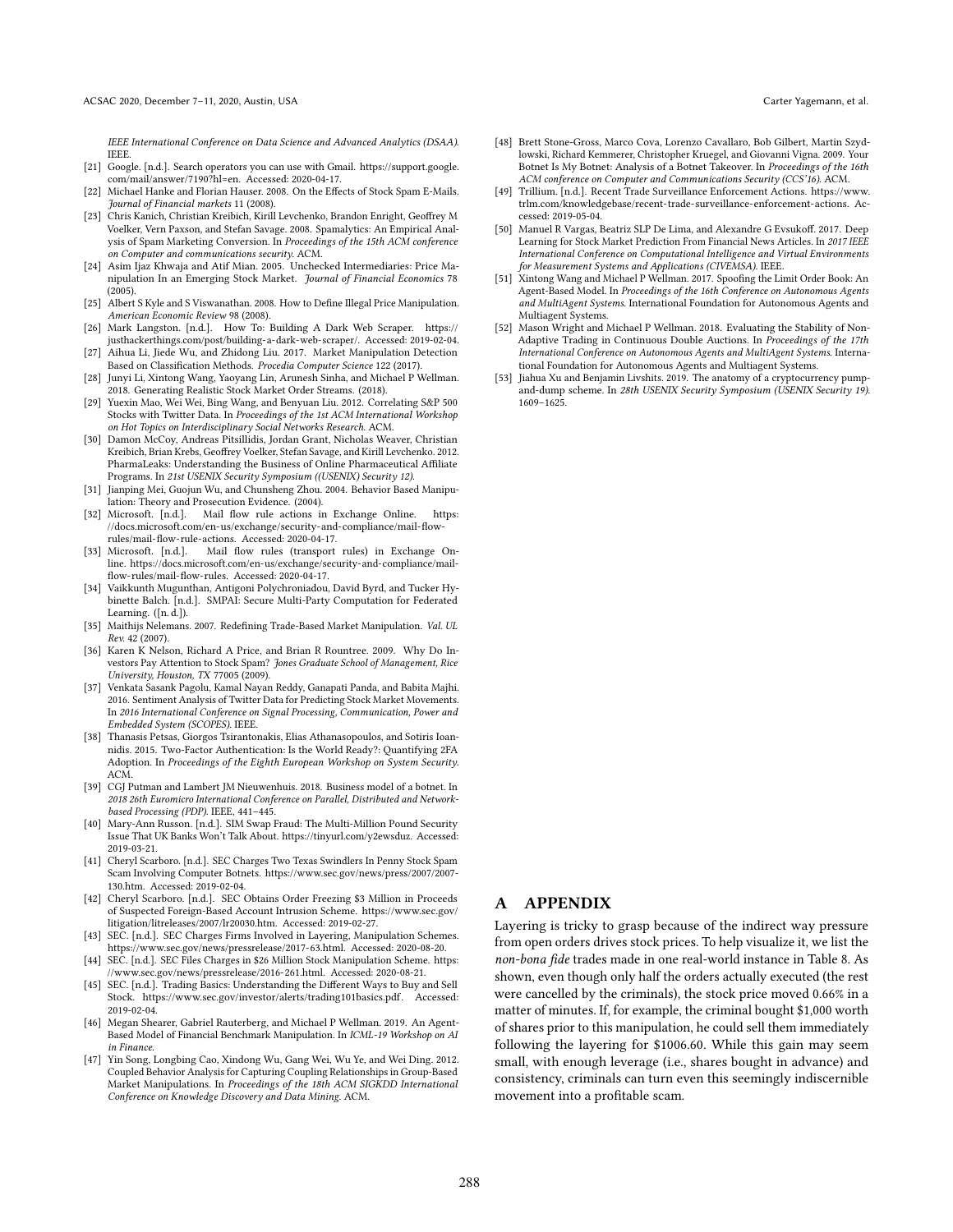<span id="page-12-1"></span>Table 8: One instance of non-bona fide orders reported in SEC v.s. Taub et al. In a few minutes, the criminal increased the stock's price by 0.66%, despite most of the orders being canceled. By following these orders with a bona fide ask, the adversary can cash out any shares he purchased in advance at the elevated price.

| Order Type | # Shares | # Executed | Price           | Capital Needed |
|------------|----------|------------|-----------------|----------------|
| Buy        | 500      | $\theta$   | \$69.48         | \$34,740       |
| Buy        | 100      | 100        | \$69.68         | \$6,968        |
| Buy        | 400      | $\theta$   | \$69.65         | \$27,860       |
| Buy        | 100      | 100        | \$69.77         | \$6,977        |
| Buy        | 100      | 100        | \$69.80         | \$6,980        |
| Buy        | 100      | $\Omega$   | \$69.79         | \$6,979        |
| Buy        | 100      | $\theta$   | \$69.79         | \$6,979        |
| Buy        | 100      | 100        | \$69.84         | \$6,984        |
| Buy        | 100      | 100        | \$69.85         | \$6,985        |
| Buy        | 100      | $\theta$   | \$69.83         | \$6,983        |
| Buy        | 100      | $\theta$   | \$69.85         | \$6,985        |
| Buy        | 100      | 100        | \$69.93         | \$6,993        |
| Buy        | 100      | 100        | \$69.93         | \$6,993        |
| Buy        | 100      | 100        | \$69.95         | \$6,995        |
| Buy        | 100      | $\Omega$   | \$69.88         | \$6,988        |
| Buy        | 100      | $\theta$   | \$69.91         | \$6,991        |
| Buy        | 100      | 100        | \$69.94         | \$6,994        |
| Buy        | 100      | 100        | \$69.98         | \$6,980        |
| Buy        | 100      | 100        | \$69.94         | \$6,994        |
| Total      | 2,600    | 1,100      | $\Lambda 0.66%$ | \$184,066      |

<span id="page-12-2"></span>Table 10: Manipulative Orders made in Taub #2 example (price defaltion part, including commission fees)

| Order                     | Executed? | Cost    | Capital Needed |
|---------------------------|-----------|---------|----------------|
| sell 200@\$79.59          | yes       | \$35    | \$15,938       |
| $(\$79.59, \$79.35, 200)$ | yes       | \$63    | \$15,918       |
| sell 100@\$79.52          | yes       | \$27    | \$7,969        |
| $(\$79.52, \$79.47, 100)$ | yes       | \$15    | \$7,952        |
| (\$79.47, \$79.37, 100)   | yes       | \$20    | \$7,947        |
| (\$79.37, \$79.27, 100)   | ves       | \$20    | \$7,937        |
| sell 100@\$79.41          | yes       | \$65    | \$7,969        |
| sell 100@\$79.80          | ves       | $-$ \$1 | \$7,969        |
| $(\$79.80, \$79.73, 100)$ | yes       | \$17    | \$7,980        |
| sell 100@\$79.70          | yes       | \$9     | \$7,969        |
| total                     |           | \$270   | \$95,548       |

<span id="page-12-3"></span>Table 11: Manipulative Orders made in Taub #2 example (price infaltion part, including commission fees)

To simplify the following tables, we use the notation  $(b, s, x)$  to denote buying  $x$  shares at price  $b$ , sold at price  $s$ .

<span id="page-12-0"></span>

|  |  |                                                   |  |  | Table 9: Manipulative Orders made in Taub #1 example |
|--|--|---------------------------------------------------|--|--|------------------------------------------------------|
|  |  | (price defaltion part, including commission fees) |  |  |                                                      |

| Order                     | Executed? | Cost  | Capital Needed |
|---------------------------|-----------|-------|----------------|
| sell 100@\$69.69          | yes       | \$9   | \$6,973        |
| sell 100@\$69.77          | yes       | \$1   | \$6,973        |
| sell 1000@\$69.69         | ves       | \$90  | \$69,730       |
| $(\$69.69, \$69.60, 100)$ | ves       | \$14  | \$6,969        |
| $(\$69.77, \$69.60, 100)$ | no        | \$0   | \$6,977        |
| $(\$69.60, \$69.57, 100)$ | yes       | \$8   | \$6,960        |
| $(\$69.57, \$69.53, 100)$ | yes       | \$9   | \$6,957        |
| $(\$69.53, \$69.50, 100)$ | yes       | \$8   | \$6,953        |
| sell 900@\$69.50          | no        | \$0   | \$62,757       |
| $(\$69.50, \$69.42, 100)$ | no        | \$0   | \$6,950        |
| sell 100@\$69.49          | yes       | \$29  | \$6,973        |
| $(\$69.49, \$69.46, 100)$ | yes       | \$8   | \$6,949        |
| $(\$69.46, \$69.44, 100)$ | no        | \$0   | \$6,946        |
| sell 100@\$69.46          | yes       | \$42  | \$6,973        |
| total                     |           | \$218 | \$217,036      |

| Order           | Executed? | Cost    | Capital Needed |
|-----------------|-----------|---------|----------------|
| buy 100@\$79.73 | yes       | \$47    | \$7,973        |
| buy 100@\$79.73 | yes       | \$47    | \$7,973        |
| buy 100@\$79.73 | yes       | \$47    | \$7,973        |
| buy 100@\$79.73 | yes       | \$47    | \$7,973        |
| buy 600@\$79.66 | no        | \$0     | \$7,966        |
| buy 200@\$79.77 | no        | \$0     | \$7,977        |
| buy 300@\$79.90 | yes       | \$187   | \$23,970       |
| buy 100@\$79.77 | no        | \$0     | \$7,977        |
| buy 100@\$79.98 | yes       | \$72    | \$7,998        |
| buy 100@\$80.00 | yes       | \$74    | \$8,000        |
| buy 100@\$80.00 | yes       | \$74    | \$8,000        |
| buy 100@\$79.84 | no        | \$0     | \$7,984        |
| buy 100@\$79.84 | no        | \$0     | \$7,984        |
| buy 100@\$79.98 | yes       | \$72    | \$7,998        |
| buy 100@\$80.09 | yes       | \$83    | \$8,009        |
| buy 100@\$79.88 | no        | \$0     | \$7,988        |
| buy 100@\$79.88 | no        | \$0     | \$7,988        |
| buy 100@\$80.05 | no        | \$0     | \$8,005        |
| buy 100@\$80.42 | yes       | \$116   | \$8,042        |
| buy 100@\$80.09 | no        | \$0     | \$8,009        |
| buy 100@\$80.41 | yes       | \$115   | \$8,041        |
| buy 100@\$80.20 | yes       | \$94    | \$8,020        |
| buy 100@\$80.27 | no        | \$0     | \$8,027        |
| buy 100@\$80.37 | no        | \$0     | \$8,037        |
| total           |           | \$1,075 | \$207, 912     |